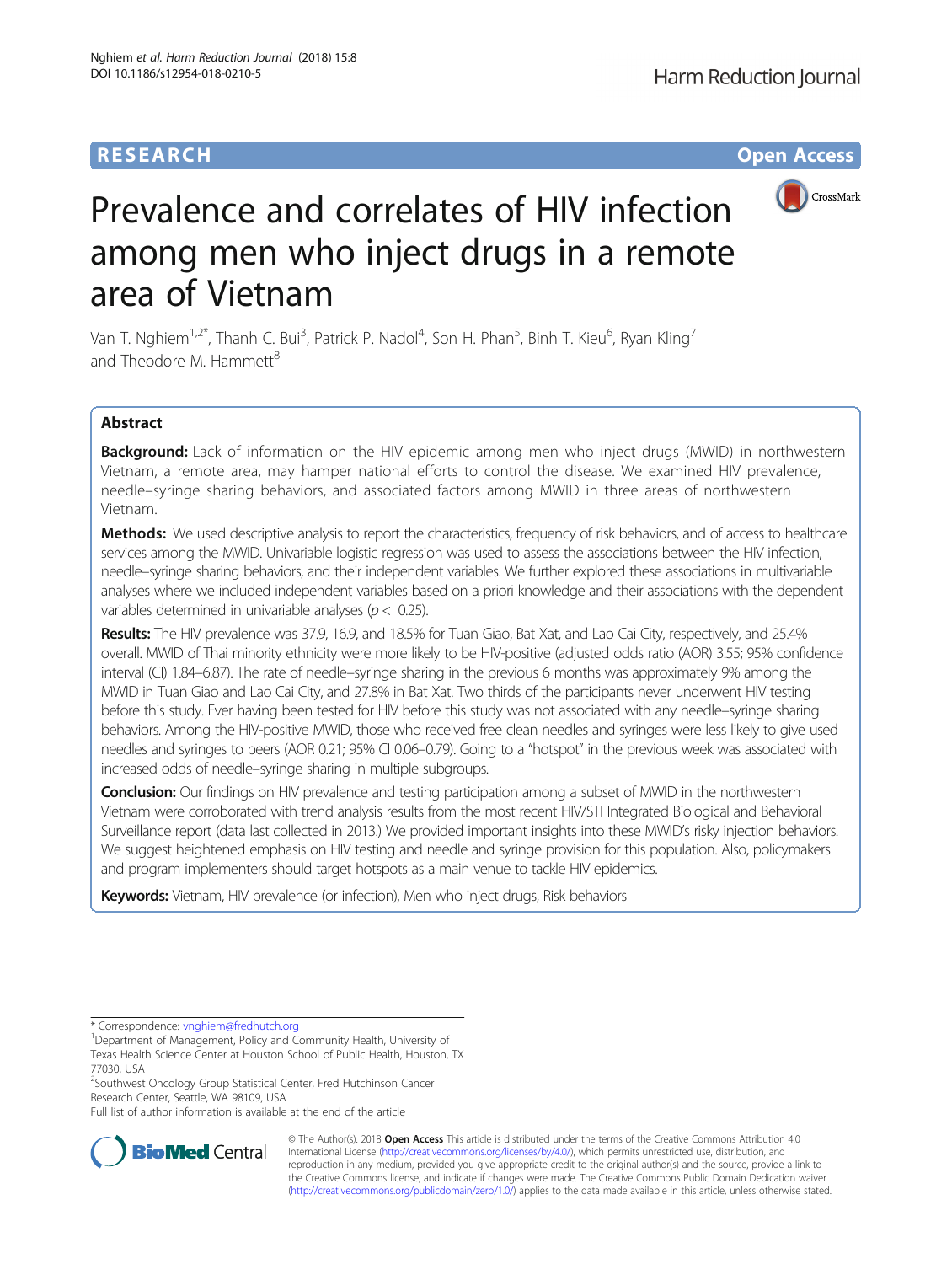## Background

In Vietnam, people who inject drugs comprised two thirds of the total human immunodeficiency virus (HIV) infections  $[1, 2]$  $[1, 2]$  $[1, 2]$  $[1, 2]$ . Among that group, the vast majority (97%) are male [[3](#page-12-0)–[5\]](#page-12-0). Previous studies have shown multiple risk factors for HIV infection among people who inject drugs. One factor is receiving or giving used needles and/or syringes from other users [[6](#page-12-0)–[8\]](#page-12-0). Also, visiting shooting galleries or drug injection "hotspots" or injecting in public areas is associated with an increased likelihood of sharing injection equipment and of HIV transmission [[9,](#page-12-0) [10](#page-12-0)]. Other risk factors for HIV infection in this group include age, education level, monthly income, and socioeconomic status [[11](#page-12-0)–[13](#page-13-0)].

Interventions to prevent and control HIV/acquired immune deficiency syndrome (AIDS), such as needle– syringe programs, peer education and outreach, and voluntary HIV testing, have been implemented throughout the country. However, these interventions have been focused in large cities (e.g., Hanoi and Ho Chi Minh City) where Kinh, the country's majority ethnicity, populations are dense. Therefore, these interventions have primarily targeted the Kinh people. Minority people who inject drugs are disproportionately affected by poverty, lower education levels, and limited access to healthcare services, all of which put them at greater risk for HIV infection [[14\]](#page-13-0). Des Jarlais and colleagues reported that minority people who inject drugs are twice more likely to be HIV positive than their majority ethnicity counterparts [[15\]](#page-13-0).

Ethnic minorities make up 14% of the Vietnamese population [\[16](#page-13-0)]. These minorities are concentrated in certain geographic areas that include the northwestern region. Men who inject drugs (MWID) in this region encounter challenges in accessing HIV/AIDS healthcare services, including limited communication materials in their dialects, low educational levels, limited HIV testing programs nearby, and difficulty in discreetly obtaining injection equipment [\[17\]](#page-13-0). The HIV/sexually transmitted infection (STI) Integrated Biological and Behavioral Survey (IBBS) report of 2011 (data collected in 2009) showed some descriptive statistics of HIV infection and the HIV-related risk behaviors among people living in the northwestern region who inject drugs [\[18](#page-13-0)]. This report, however, did not examine potential associations between drug users' characteristics and their risk behaviors or HIV outcomes. In sum, very little is known about the prevalence of HIV, the prevalence of HIV-related risk behaviors, and associated factors among MWID in Vietnam's northwestern area. This lack of understanding may hamper development of effective HIV interventions for ethnic minorities and thus could compromise the national effort for HIV/AIDS prevention and control.

Given these gaps in knowledge, our study aimed to (1) estimate HIV prevalence, (2) examine factors associated with HIV infection (e.g., demographic characteristics, drug injection behaviors, and visiting drug injection "hotspots"), and (3) investigate factors associated with needle–syringe sharing behaviors among a subset of MWID in the northwest.

## **Methods**

## Study design, sampling, and recruitment

We collected data from a cross-sectional survey from April to June 2011. Study sites included Tuan Giao district (Dien Bien province) and Bat Xat commune and Lao Cai City (Lao Cai province). These study sites were chosen because of high MWID prevalence, based on local reports and insight from our research team after multiple site visits. To recruit participants, we intended to apply a two-stage sampling process, known as time and location (i.e., "hotspot") sampling. In our study, the term "hotspot" is preferred because it is from a Vietnamese term (điểm nóng) that is commonly used by MWID and is better understood by local HIV/AIDS researchers and staff. This method selected hotspots (locations) at a time that most MWID would be present and then implemented a random selection of MWID for each hotspot. However, a widespread anti-drug campaign before and during the time of data collection led to detention and concealment of many MWID. Therefore, we recruited all eligible participants at targeted hotspots and then used a chain referral method for further recruitment (i.e., all recruited participants were asked to refer other potential participants to the study). We continued the recruitment process until we reached the desired sample size. Eligibility criteria were being male, being 18 years old or older, and having last injected drugs within 1 month before the data collection. We focused on the MWID because, according to the local reports, very few females injected drugs in the region.

#### Procedure

At the selected hotspots, we screened the eligibility of potential participants and, if eligible, invited them to the designated data collection sites at a scheduled time. Those who participated in the study could refer other eligible MWID. Referred participants were instructed to contact the research team (via telephone or in person) to schedule the interview and blood test. When participants arrived at the collection site, research team members again checked participants' eligibility by asking screening questions about their drug injection behavior or inspecting the injection track marks. In the presence of a team member witness, a researcher read the description of the study, explained procedure details, and obtained oral informed consent from the participant.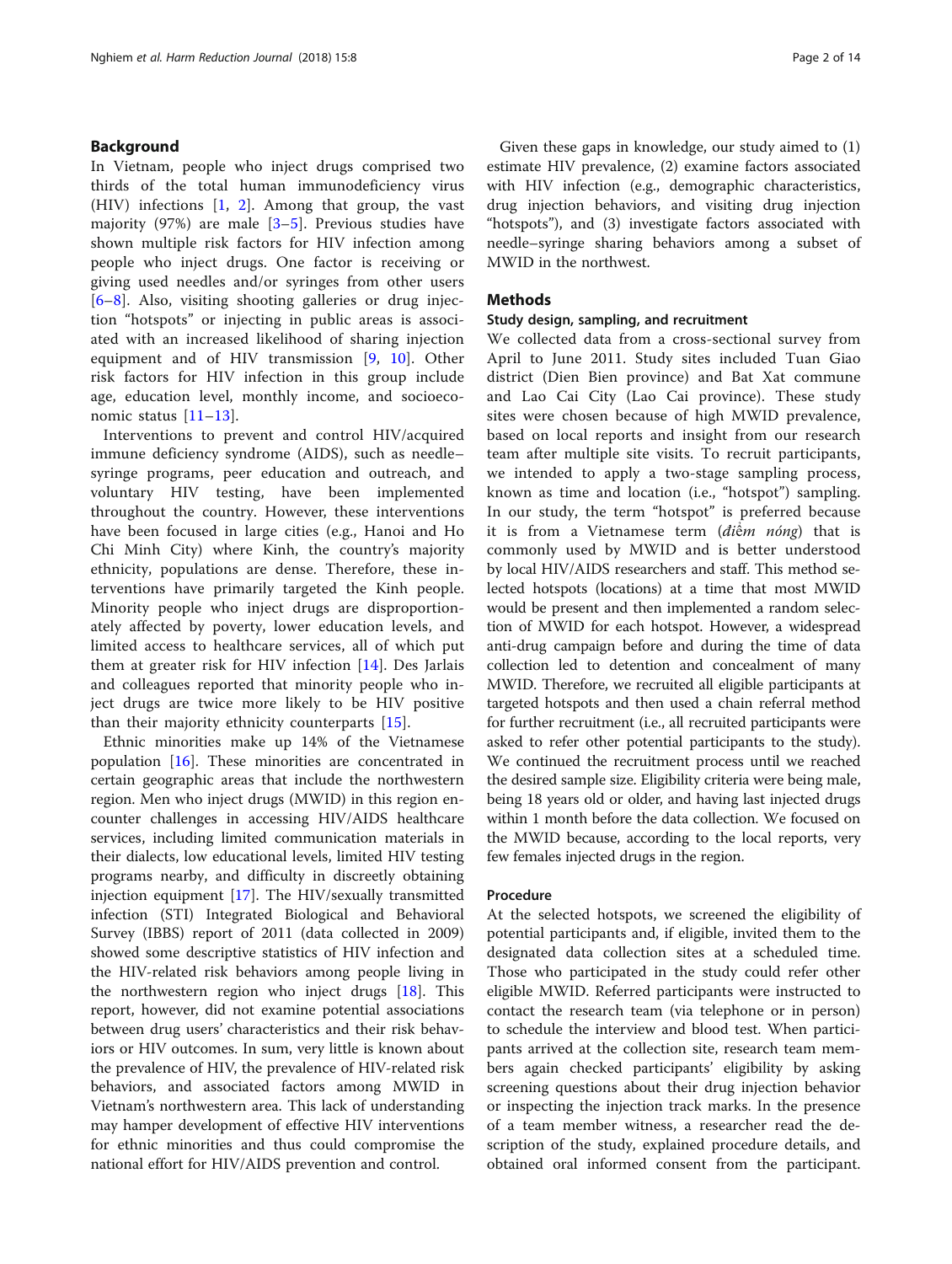The research team had translators to communicate with the participants who did not speak the Kinh language. The Institutional Review Board of Abt Associates and the Ethics Committee of Centers for Disease Control and Prevention in the USA, and Hanoi School of Public Health's Ethical Review Board in Vietnam approved the study's research protocol and questionnaires. All of these boards approved oral informed consent because of potential severe consequences for participants if there were a confidentiality breach associated with a written consent.

After informed consent was obtained, a trained researcher used a structured questionnaire to conduct a 30- to 45-min, face-to-face interview in a private room with each participant. Responses were recorded on paper and were entered into a computer-based statistical program. After the interview, the participant was provided with pre-test counseling. Then, the participant's blood was drawn by a trained phlebotomist from a local health center for HIV testing. Each participant received 50,000 Vietnamese Dong (~ 2.40 US dollars) in compensation for his time and transportation. We transported the blood samples to provincial HIV/AIDS center laboratories for testing, according to national guidelines. Determine™ HIV-1/2 (AbbottLaboratories<sup>®</sup>, Tokyo, Japan) was used for rapid testing; two enzyme immunoassay tests including Genscreen™ HIV–1/2 version 2 (Bio-Rad Laboratories, CA, USA) and Murex HIV 1.2.0 (Murex Biotech, Dartford, UK) for confirmation testing. The participants were advised to contact designated local staff for post-test counseling, test results, and appropriate referrals (e.g., outpatient treatment clinics). This testing procedure took approximately 4 weeks.

#### Measures

Outcomes were HIV positivity and needle–syringe sharing behaviors. HIV positivity was diagnosed by the abovedescribed blood testing. Needle–syringe sharing behaviors were obtained through self-report. These behaviors, including giving and receiving injection equipment, were queried for two different time frames: last 6 months and last month prior to the study.

Independent variables used to evaluate HIV positivity were demographic characteristics and lifetime behaviors. These included residential area (i.e., study site), age, ethnicity, education, duration of injection drug use, and receiving or giving used needles and/or syringes in the participant's lifetime. Independent variables for needle–syringe sharing behaviors included demographic characteristics and relevant factors suggested by previous studies. These were study site, age, ethnicity, education, duration of injection drug use, frequency of injection drug use in the previous month, going to a hotspot in the previous week, and receiving free clean needles and syringes in the previous 6 months. All behavioral measures (e.g., for drug use and sexual activities) were adapted from internationally standardized questionnaires [\[19](#page-13-0)].

We tested the potential associations of several risk factors with different needle–syringe sharing behaviors based on their potential implications for future behavioral interventions. We first examined the factors associated with receiving or giving used needles and/or syringes to gain an overall understanding of risk factors for those behaviors. We then separately examined the preventable behavior of receiving used needles and/ or syringes and its associated factors among HIV-negative MWID because this behavior would place those men at risk for HIV infection and could subsequently increase HIV incidence. Finally, we investigated the behavior of giving used needles and/or syringes and its associated factors among HIVpositive MWID because this practice could transmit the virus to HIV-negative MWID. We examined the behavior of giving and the behavior of receiving separately because interventions to modify these two behaviors target different populations and require different theoretical constructs.

#### Analysis

We first explored sociodemographic and behavioral characteristics of the study population across the three study sites. Univariable logistic regression was used to assess the associations between the dependent and independent variables. We then performed multivariable logistic regression models to provide adjusted association estimates. Independent variables were selected for inclusion into multivariable models based on a priori knowledge and their potential associations with the dependent variables in univariable analyses ( $p$  value < 0.25, as suggested by Hosmer and Lemeshow) [[20\]](#page-13-0). Significance level was determined at 0.05. We used SAS 9.4 software (SAS, Cary, NC) to perform all analyses.

## Results

#### Sample characteristics

Seven hundred eighty-five MWID were recruited into the study. Those from Bat Xat were the most ethnically diverse, and those in Lao Cai City were primarily of Kinh ethnicity (91.3%) (Table [1](#page-3-0)). Sixty-five percent of the participants in Tuan Giao were of Thai ethnicity. The frequency of injection drug use in the previous month was substantially different across the study sites. We found approximately 9% of the participants in Tuan Giao or Lao Cai City giving or receiving used needles and/or syringes in the previous 6 months, 27.8% in Bat Xat. Lao Cai City had the most participants going to hotspots in the previous week (80.2%), compared with Bat Xat (61.0%) and in Tuan Giao (34.4%). More than half (58.2%) of the participants reported having no sex partners in the previous 6 months. Among those who had one or more sex partners, only 70 participants responded to questions on condom use with irregular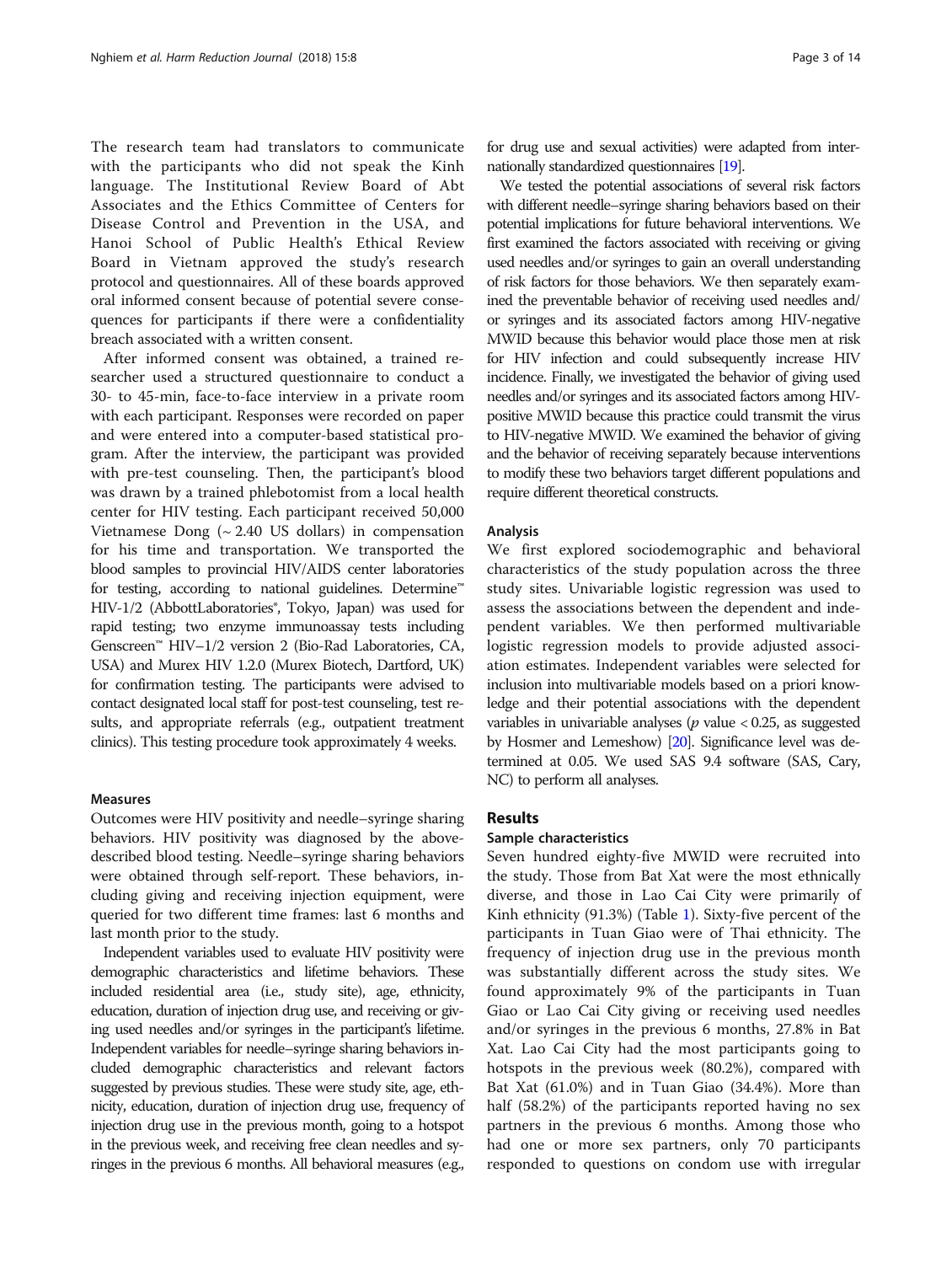| Ï<br>5                                            |  |
|---------------------------------------------------|--|
| ļ<br>j                                            |  |
| j                                                 |  |
| l<br>$\overline{\phantom{a}}$<br>I<br>I<br>ì      |  |
| ١<br>ׇׇ֓֡                                         |  |
| j<br>)<br>)<br>)<br>$\mathbf \zeta$               |  |
| I                                                 |  |
| Ï                                                 |  |
| j<br>֠<br>j<br>ì<br>I<br>5<br>I<br>Ī<br>i         |  |
| ŗ<br>ī<br>i<br>$\frac{1}{2}$<br>j                 |  |
| i<br>ļ<br>$\mathfrak{c}$                          |  |
| Ó<br>I<br>Ċ<br>i,<br>i<br>$\mathcal{L}$<br>ï<br>Í |  |
| Ç                                                 |  |
| rable<br>I                                        |  |

<span id="page-3-0"></span>

| Table 1 Sociodemographic and behavioral characteristics<br>Characteristics | Total, $n$ $(%)$ | of men who injected drugs in northwestern Vietnam<br>Tuan Giao, n (%) | Bat Xat, n (%) | Lao Cai City, n (%) | p value <sup>a</sup> |
|----------------------------------------------------------------------------|------------------|-----------------------------------------------------------------------|----------------|---------------------|----------------------|
| Total                                                                      | 785 (100.0)      | 292 (37.2)                                                            | 195 (24.9)     | 297 (37.9)          | $\mathsf I$          |
| Demographics and lifetime behaviors                                        |                  |                                                                       |                |                     |                      |
| Age groups                                                                 |                  |                                                                       |                |                     | < 0.001              |
| $18 - 28$                                                                  | 206 (26.3)       | 97 (33.2)                                                             | 30 (15.4)      | 79 (26.6)           |                      |
| $29 - 35$                                                                  | 214 (27.3)       | 87 (29.8)                                                             | 46 (23.6)      | 81 (27.3)           |                      |
| $36 - 41$                                                                  | 168 (21.3)       | 51 (17.5)                                                             | 45 (23.1)      | 71 (23.9)           |                      |
| 42 or older                                                                | 197 (25.1)       | 57 (19.5)                                                             | 74 (38.0)      | 66 (22.2)           |                      |
| Education level                                                            |                  |                                                                       |                |                     | < 0.001              |
| No education                                                               | 116 (14.8)       | 36 (12.3)                                                             | 77 (39.5)      | 3(1.0)              |                      |
| Grades $1-9$                                                               | 446 (56.8)       | 204 (69.9)                                                            | 93 (47.7)      | 148 (49.8)          |                      |
| Grade 10 or higher                                                         | 223 (28.4)       | 52 (17.8)                                                             | 25 (12.8)      | 146 (49.2)          |                      |
| Ethnicity                                                                  |                  |                                                                       |                |                     | < 0.001              |
| Kinh                                                                       | 388 (49.4)       | 59 (20.2)                                                             | 58 (29.7)      | 271 (91.3)          |                      |
| Thai                                                                       | 194 (24.7)       | 192 (65.5)                                                            | $2(1.0)$       | (0.0)               |                      |
| H'mong                                                                     | 54 (6.9)         | 3(1.0)                                                                | 51 (26.2)      | (0.0)               |                      |
| Dao                                                                        | 39 (5.0)         | $0.00$                                                                | 39 (20.0)      | (0.0)               |                      |
| Others                                                                     | 110 (14.0)       | 38 (13.0)                                                             | 45 (23.1)      | 26(8.8)             |                      |
| Duration of injection drug use                                             |                  |                                                                       |                |                     |                      |
| $\leq 1$ year                                                              | 246 (31.4)       | 108 (37.0)                                                            | 77 (39.5)      | 61 (20.5)           | < 0.001              |
| $2-3$ years                                                                | 214 (27.2)       | 79 (27.1)                                                             | 68 (34.9)      | 66 (22.2)           |                      |
| 4-6 years                                                                  | 138 (17.6)       | 58 (19.9)                                                             | 20(10.3)       | 60 (20.2)           |                      |
| $> 6$ years                                                                | 187 (23.9)       | 47 (16.1)                                                             | 30 (15.4)      | 110 (37.0)          |                      |
| Ever gave or received used needles and/or syringes                         |                  |                                                                       |                |                     | 0.0001               |
| $\frac{1}{2}$                                                              | 630 (80.3)       | 254 (87.0)                                                            | 128 (66.0)     | 247 (83.2)          |                      |
| Yes                                                                        | 154 (19.7)       | 38 (13.0)                                                             | 66 (34.0)      | 50 (16.8)           |                      |
| Recent behaviors                                                           |                  |                                                                       |                |                     |                      |
| Gave or received used needles and/or syringes in the<br>previous 6 months  |                  |                                                                       |                |                     | < 0.001              |
| $\frac{1}{2}$                                                              | 676 (86.3)       | 266 (91.1)                                                            | 140 (72.2)     | 270 (90.9)          |                      |
| Yes                                                                        | 107(13.7)        | 26(8.9)                                                               | 54 (27.8)      | 27(9.1)             |                      |
| Frequency of injection drug use in the previous month                      |                  |                                                                       |                |                     | < 0.001              |
| $\leq$ 1 time/day                                                          | 300 (38.4)       | 61 (21.0)                                                             | 120 (61.5)     | 119 (40.2)          |                      |
| ≥2 times/day                                                               | 483 (61.6)       | 230 (79.0)                                                            | 75 (38.5)      | 177 (59.8)          |                      |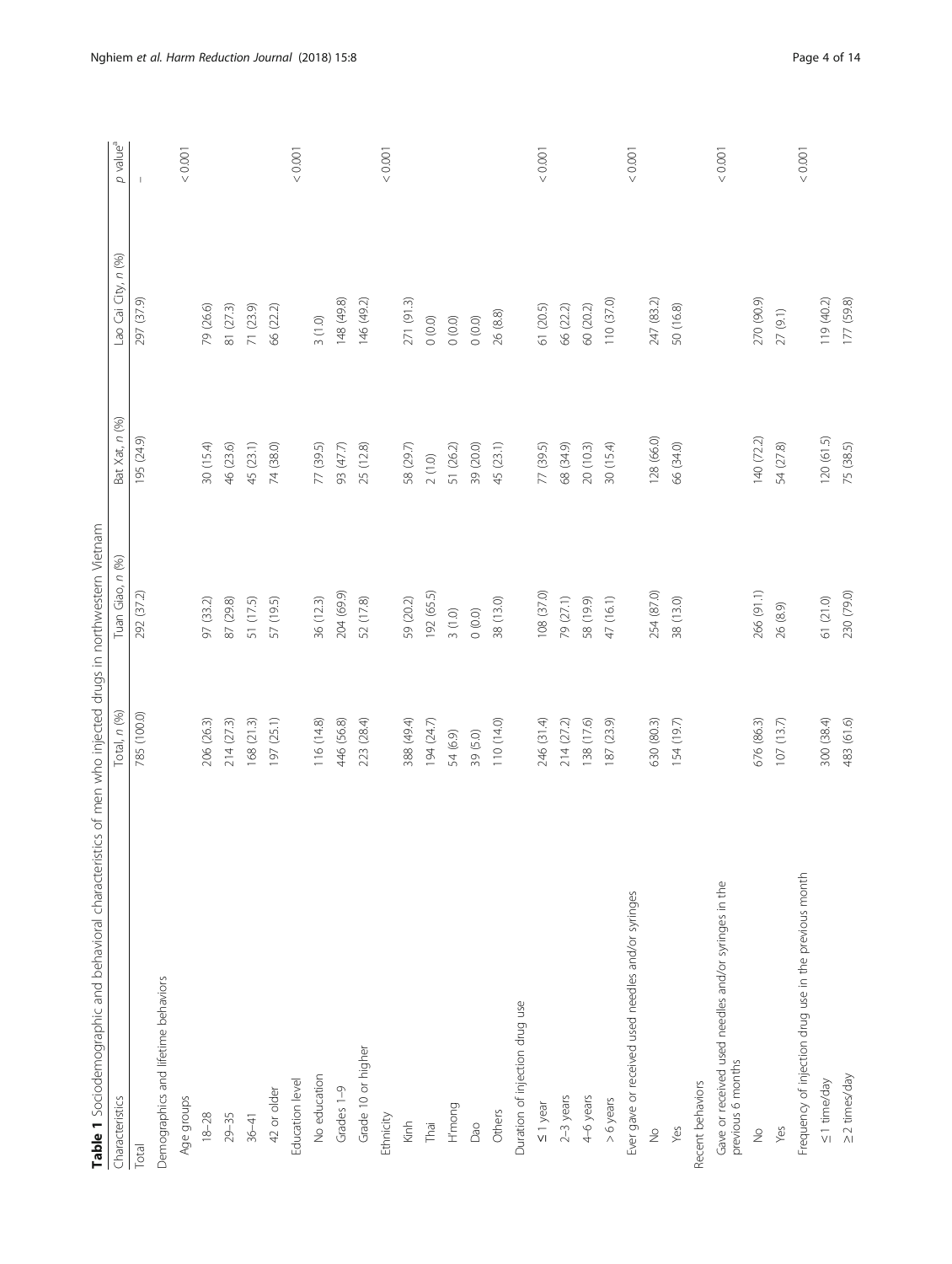| Table 1 Sociodemographic and behavioral characteristics of men who injected drugs in northwestern Vietnam (Continued) |              |                  |                |                     |                      |
|-----------------------------------------------------------------------------------------------------------------------|--------------|------------------|----------------|---------------------|----------------------|
| Characteristics                                                                                                       | Total, n (%) | Tuan Giao, n (%) | Bat Xat, n (%) | Lao Cai City, n (%) | p value <sup>a</sup> |
| Gave used needles and/or syringes in the previous month                                                               |              |                  |                |                     | 10000                |
| $\frac{6}{2}$                                                                                                         | 672 (91.2)   | 262 (93.6)       | 155 (85.2)     | 254 (92.7)          |                      |
| Yes                                                                                                                   | 65 (8.8)     | 18 (6.4)         | 27 (14.8)      | 20(7.3)             |                      |
| Received used needles and/or syringes in the previous month                                                           |              |                  |                |                     | < 0.001              |
| $\frac{1}{2}$                                                                                                         | 652 (88.5)   | 260 (92.9)       | 139 (76.4)     | 252 (92.0)          |                      |
| Yes                                                                                                                   | 85 (11.6)    | 20(7.1)          | 43 (23.6)      | 22(8.0)             |                      |
| Went to a hotspot in the previous week                                                                                |              |                  |                |                     | 0.001                |
| $\frac{1}{2}$                                                                                                         | 299 (43.1)   | 187 (65.6)       | 62 (39.0)      | 49 (19.8)           |                      |
| Yes                                                                                                                   | 393 (56.9)   | 98 (34.4)        | 97 (61.0)      | 198 (80.2)          |                      |
| Received free clean needles and syringes in the<br>previous 6 months                                                  |              |                  |                |                     | 0.001                |
| $\frac{6}{2}$                                                                                                         | 378 (48.2)   | 134 (45.9)       | 140 (71.8)     | 104 (35.0)          |                      |
| Yes                                                                                                                   | 407 (51.8)   | 158 (54.1)       | 55 (28.2)      | 193 (65.0)          |                      |
| Number of sex partners in the previous 6 months                                                                       |              |                  |                |                     | < 0.001              |
|                                                                                                                       | 234 (30.2)   | 143 (49.0)       | 125 (64.1)     | 181 (63.7)          |                      |
| $\circ$                                                                                                               | 449 (58.2)   | 119 (40.8)       | 51 (26.2)      | 63 (22.2)           |                      |
| Multiple                                                                                                              | 89 (11.5)    | 30 (10.3)        | (6.9)          | 40 (14.1)           |                      |
| HIV status                                                                                                            |              |                  |                |                     | < 0.001              |
| HIV testing before this study                                                                                         |              |                  |                |                     |                      |
| Ever tested and HIV+                                                                                                  | 80(11.7)     | 43 (16.9)        | 12(9.0)        | 25 (8.6)            |                      |
| Ever tested and HIV-                                                                                                  | 166 (24.4)   | 62 (24.4)        | 19 (14.2)      | 84 (28.9)           |                      |
| Never tested                                                                                                          | 434 (63.8)   | 149 (58.7)       | 103 (76.9)     | 182 (62.5)          |                      |
| HIV prevalence (results from blood test for this study)                                                               | 199 (25.4)   | 111 (37.9)       | 33 (16.9)      | 55 (18.5)           | < 0.001              |
| ap values for proportion comparison in each characteristics across three study sites                                  |              |                  |                |                     |                      |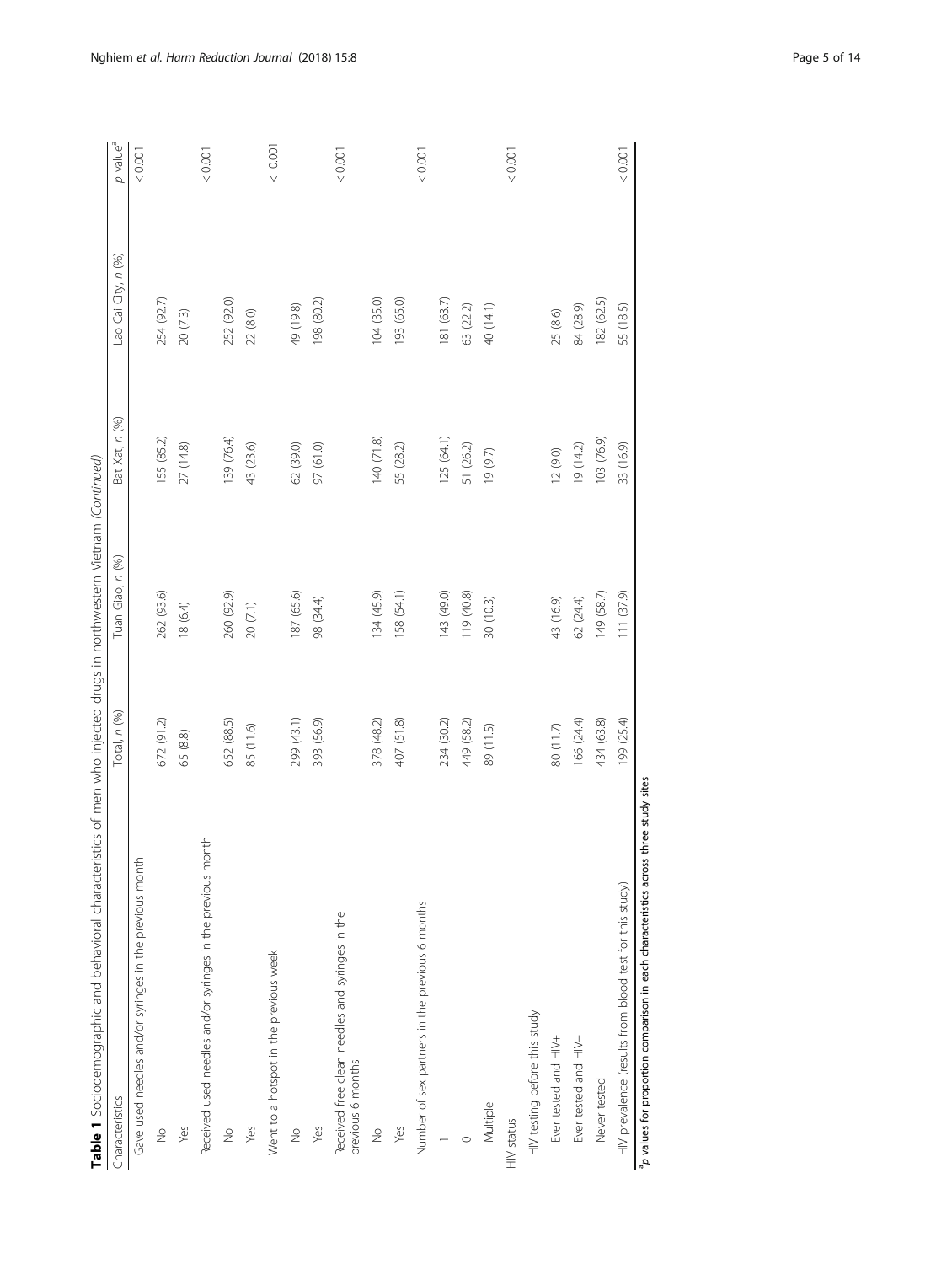sexual partners. Therefore, we did not examine sexual behaviors in the subsequent analyses. Almost two thirds of the participants had not been tested for HIV before this study, Tuan Giao participants having the highest rate of not having been tested for HIV (58.7%).

#### HIV prevalence and associated factors

The overall HIV prevalence was 25.4%; 37.9, 16.9, and 18.5% for Tuan Giao, Bat Xat, and Lao Cai City, respectively. Among the HIV-positive MWID, 59.8% had never been tested before this study. In addition, of those who had never been tested, 23% were HIV positive.

Age, ethnicity, and duration of injection drug use were associated with HIV positivity both in univariate analyses and in the adjusted analysis (Table [2\)](#page-6-0). Compared with the youngest age group (18–28 years), those 29–35 years old were more likely to be HIV positive (adjusted odds ratio  $[AOR] = 1.62, 95\%$  confidence interval  $[CI]$  1.10–2.60), yet participants in the oldest age group ( $\geq$  42 years) were less likely to be HIV positive  $(AOR = 0.46, 95\% \text{ CI } 0.25-0.83)$ . Participants of Thai ethnicity had higher odds of being HIV positive (AOR = 3.55, 95% CI 1.84–6.87) than the Kinh. The MWID with longer duration of injection drug use had higher odds of being HIV positive. We did not examine recent behaviors in the multivariable analysis because temporal relationships between these behaviors and HIV positivity could not be determined; thus, the results would not be interpretable.

#### Needle–syringe sharing behaviors among MWID

Table [3](#page-8-0) shows factors associated with needle–syringe sharing (receiving or giving used needles, and/or syringes or both) in the previous 6 months among the MWID who had never been tested for HIV before our study. In the adjusted analysis, older participants were less likely to share needle–syringe in the previous 6 months than were 18- to 28-year-olds. However, the oldest participants  $(≥ 42 \text{ years})$  had similar needle–syringe sharing behaviors in the previous 6 months as the youngest group. Compared with participants who injected drugs for  $\leq 1$  year, those who had injected for a longer time (2–3 years and 4–6 years) were more likely to have received or given used needles and/or syringes in the previous 6 months (AOR range 2.62–4.29). Going to a hotspot in the previous week was associated with increased odds of receiving or giving used needles and syringes in the previous 6 months  $(AOR = 2.81, 95\% \text{ CI})$ 1.34–5.90).

Table [4](#page-9-0) displays factors associated with receiving used needles and/or syringe in the previous month among HIV-negative participants. In the adjusted model, those who went to a hotspot in the previous week were more likely to receive used needles and/or syringes (AOR = 3.03; 95% CI 1.28–7.19).

Table [5](#page-10-0) reports the factors associated with giving used needles and/or syringes in the previous month among the HIV-positive MWID. Going to a hotspot in the previous week increased the odds of giving used needles and/or syringes in the previous month (AOR = 4.57; 95% CI 1.08–19.26). Meanwhile, receiving free clean needles and syringes was associated with reduced odds of giving used needles and/or syringes (AOR = 0.21; 95% CI 0.06–0.79).

Overall, we saw several consistent needle–syringe sharing behavioral patterns. The frequency of injection drug use and ever having been tested for HIV before our study were not associated with any of the needle–syringe sharing behaviors examined (Tables [3](#page-8-0), [4](#page-9-0), and [5](#page-10-0)). Lastly, there was no significant difference in the sharing behaviors across the four ethnic groups—Kinh, Thai, H'mong, and Dao.

### **Discussion**

To our best knowledge, this study is among only a few studies that examined the prevalence of HIV infection among the MWID in the northwestern area of Vietnam, and this is the first study to examine correlates of HIV infection and of needle–syringe sharing behaviors in this population. We found three key points: first, HIV prevalence among MWID was significantly different across ethnicities. Second, a large number of the MWID had not been tested for HIV before this study, and the HIVpositive MWID who received free clean needles and syringes were less likely to give their used needles and syringes to peers. Third, going to a hotspot in the previous week emerged as a salient factor associated with the needle–syringe sharing behaviors.

To the first point, Thai ethnicity MWID had a significantly higher prevalence of infection than the other groups. On the one hand, further research is needed to investigate why there are such health disparities. This type of research could help reduce HIV incidence and ensure that similar disparities do not exist in the subsequent HIV/AIDS care continuum. On another side, prevention efforts should focus on maintaining HIVnegative status among MWID of other ethnicities with low HIV prevalence (including Kinh, H'mong, and Dao). Additionally, it is imperative to design and conduct effective prevention programs that suit this ethnically diverse area. For example, health promotion messages should be culturally and linguistically appropriate [\[21](#page-13-0)]. Bui and colleagues found that residents of areas with several different ethnicities had low awareness of HIV [[22\]](#page-13-0). If this low awareness is also true for MWID in our study area, there would be demand for interventions to improve HIV-related awareness, knowledge, and attitudes.

We compared our results for Tuan Giao with the results from the most recent HIV/sexually transmitted infections (STI) IBBS report in Vietnam [\[23](#page-13-0)]. This IBBS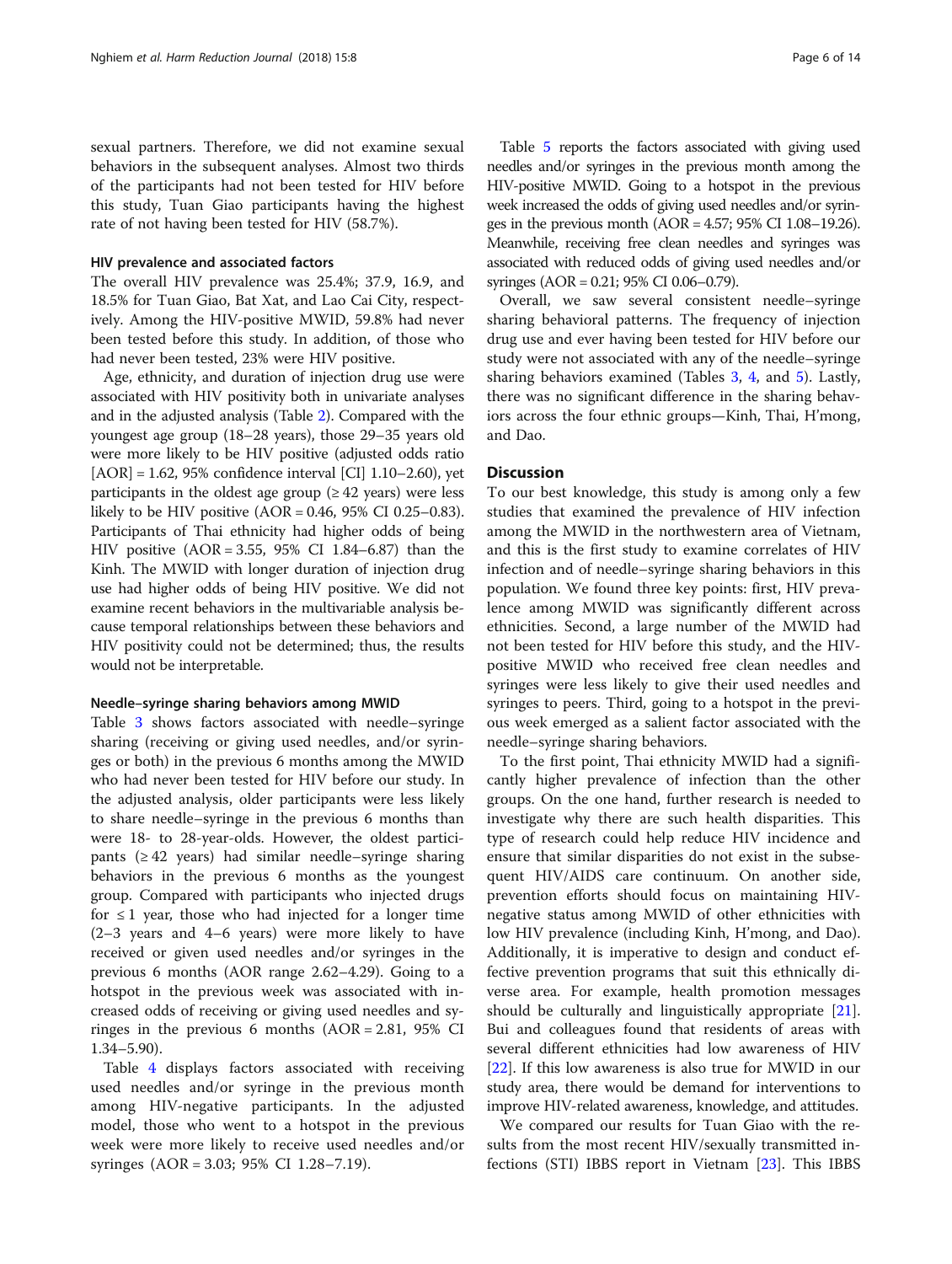<span id="page-6-0"></span>

| Table 2 Associations between HIV infection and sociodemographic or behavioral characteristics among men who injected drugs in |  |  |  |
|-------------------------------------------------------------------------------------------------------------------------------|--|--|--|
| northwestern Vietnam                                                                                                          |  |  |  |

| Characteristics                                                        | HIV positivity |                                                                            |         |                             |           |
|------------------------------------------------------------------------|----------------|----------------------------------------------------------------------------|---------|-----------------------------|-----------|
|                                                                        | $n (%^a)$      | Unadjusted OR (95% CI) $p$ value Adjusted OR (95% CI) $^{\rm b}$ $p$ value |         |                             |           |
| Study sites                                                            |                |                                                                            |         |                             |           |
| Tuan Giao                                                              | 111 (38.0) 1   |                                                                            |         | 1                           |           |
| Bat Xat                                                                | 33 (16.9)      | $0.33$ $(0.26 - 0.52)$                                                     |         | $< 0.001$ 1.44 (0.75-2.79)  | 0.278     |
| Lao Cai City                                                           | 55 (18.5)      | $0.37(0.26 - 0.54)$                                                        |         | $< 0.001$ 0.74 (0.40-1.36)  | 0.329     |
| Demographics and lifetime behaviors                                    |                |                                                                            |         |                             |           |
| Age groups                                                             |                |                                                                            |         |                             |           |
| $18 - 28$                                                              | 52 (25.2)      | -1                                                                         |         | $\mathbf{1}$                |           |
| $29 - 35$                                                              | 80 (37.4)      | $1.77(1.16 - 2.69)$                                                        | 0.008   | $1.62$ (1.10-2.60)          | 0.046     |
| $36 - 41$                                                              | 37 (22.0)      | $0.84(0.52 - 1.35)$                                                        | 0.467   | $0.64(0.36 - 1.12)$         | 0.116     |
| 42 or older                                                            | 30 (15.2)      | $0.53$ (0.32-0.88)                                                         | 0.013   | $0.46$ (0.25-0.83)          | 0.010     |
| Ethnicity                                                              |                |                                                                            |         |                             |           |
| Kinh                                                                   | 81 (20.9)      | $\mathbf{1}$                                                               |         |                             |           |
| Thai                                                                   | 90 (46.4)      | 3.28 (2.26-4.77)                                                           | < 0.001 | 3.55 (1.84-6.87)            | < 0.001   |
| H'mong                                                                 | 1(1.9)         | $0.07(0.01 - 0.53)$                                                        | 0.010   | $0.07(0.01 - 0.61)$         | 0.016     |
| Dao                                                                    | 3(7.7)         | 0.316 (0.095-1.052)                                                        | 0.060   | $0.34(0.08 - 1.42)$         | 0.140     |
| Others                                                                 | 24 (21.8)      | 1.058 (0.632-1.769)                                                        | 0.831   | $0.89(0.48 - 1.64)$         | 0.707     |
| Education level                                                        |                |                                                                            |         |                             |           |
| No education                                                           | 22 (19.0)      | $\overline{1}$                                                             |         | $\mathbf{1}$                |           |
| Grades 1-9                                                             |                | 141 (31.6) 1.98 (1.19-3.27)                                                | 0.008   | $0.99(0.50 - 1.95)$         | 0.969     |
| Grade 10 or higher                                                     | 36(16.1)       | $0.82(0.458 - 1.48)$                                                       | 0.513   | $0.46(0.21 - 1.02)$         | 0.055     |
| Duration of injection drug use                                         |                |                                                                            |         |                             |           |
| $\leq$ 1 year                                                          | 38 (15.5)      | -1                                                                         |         | 1                           |           |
| $2-3$ years                                                            | 51 (23.8)      | $1.71(1.07 - 2.73)$                                                        | 0.024   | $2.15(1.26 - 3.65)$         | 0.005     |
| 4-6 years                                                              | 50(36.2)       | $3.11(1.91 - 5.08)$                                                        | < 0.001 | $4.36(2.46 - 7.73)$         | < 0.001   |
| $> 6$ years                                                            | 60 (32.1)      | $2.59(1.63 - 4.11)$                                                        |         | $< 0.001$ 5.63 (3.10-10.26) | $< 0.001$ |
| Ever gave or received used needles and/or syringes                     |                |                                                                            |         |                             |           |
| No                                                                     | 163 (25.9) 1   |                                                                            |         |                             |           |
| Yes                                                                    | 36 (23.4)      | $0.87$ $(0.58 - 1.32)$                                                     | 0.524   |                             |           |
| Recent behaviors                                                       |                |                                                                            |         |                             |           |
| Frequency of injection drug use in the previous month                  |                |                                                                            |         |                             |           |
| $\leq$ 1 time/day                                                      | 59 (19.7)      | $\overline{1}$                                                             |         |                             |           |
| $\geq$ 2 times/day                                                     |                | 140 (29.0) 1.67 (1.18-2.36)                                                | 0.004   |                             |           |
| Gave or received used needles and/or syringes in the previous 6 months |                |                                                                            |         |                             |           |
| No                                                                     | 182 (26.9) 1   |                                                                            |         |                             |           |
| Yes                                                                    |                | 17 (15.9)  0.51 (0.30-0.89)                                                | 0.017   |                             |           |
| Gave used needles and/or syringes in the previous month                |                |                                                                            |         |                             |           |
| No                                                                     | 166 (24.7) 1   |                                                                            |         |                             |           |
| Yes                                                                    |                | 14 (21.5) 0.84 (0.45-1.55)                                                 | 0.571   |                             |           |
| Received used needles and/or syringes in the previous month            |                |                                                                            |         |                             |           |
| No                                                                     | 164 (25.2) 1   |                                                                            |         |                             |           |
| Yes                                                                    |                | 16 (18.8) 0.69 (0.39-1.22)                                                 | 0.204   |                             |           |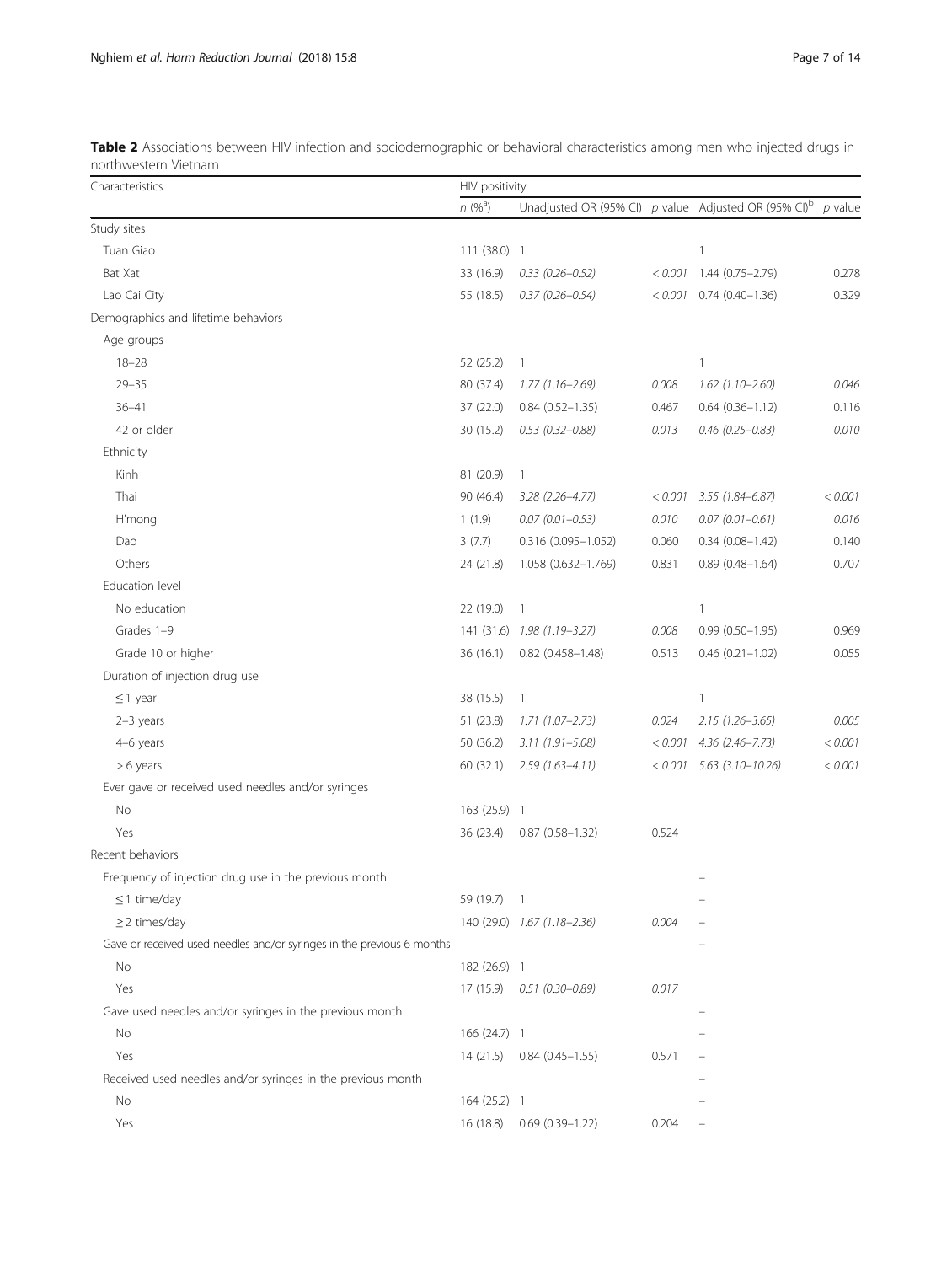| Characteristics                                                   | HIV positivity |                                                                        |         |                          |  |  |  |  |
|-------------------------------------------------------------------|----------------|------------------------------------------------------------------------|---------|--------------------------|--|--|--|--|
|                                                                   | $n (%^a)$      | Unadjusted OR (95% CI) p value Adjusted OR (95% CI) $^{\circ}$ p value |         |                          |  |  |  |  |
| Went to a hotspot in the previous week                            |                |                                                                        |         |                          |  |  |  |  |
| No                                                                | 101 (33.8) 1   |                                                                        |         |                          |  |  |  |  |
| Yes                                                               | 76 (19.3)      | $0.47(0.33 - 0.67)$                                                    | < 0.001 | $\sim$                   |  |  |  |  |
| Received free clean needles and syringes in the previous 6 months |                |                                                                        |         |                          |  |  |  |  |
| <b>No</b>                                                         | 90 (23.8)      |                                                                        |         |                          |  |  |  |  |
| Yes                                                               |                | 109 (26.8) 1.17 (0.85-1.62)                                            | 0.339   | $\overline{\phantom{0}}$ |  |  |  |  |
| Number of sex partners in the previous 6 months                   |                |                                                                        |         |                          |  |  |  |  |
|                                                                   | 67(28.6)       |                                                                        |         |                          |  |  |  |  |
| $\mathbf{0}$                                                      |                | 116 (25.8) 0.87 (0.61-1.24)                                            | 0.434   |                          |  |  |  |  |
| Multiple                                                          | 14(15.7)       | $0.47(0.25 - 0.88)$                                                    | 0.019   |                          |  |  |  |  |

Table 2 Associations between HIV infection and sociodemographic or behavioral characteristics among men who injected drugs in northwestern Vietnam (Continued)

OR odds ratio, CI confidence interval

 $P^a$ Percent by *n* in each category of sociodemographic or behavioral characteristics

<sup>b</sup>In the multivariable model, there were 199 HIV-positive and 586 HIV-negative participants

report provided findings from the data collected in 2013 and trend analyses comprising the findings from the data collected in 2005 and 2009. Of note, this report provided aggregated data for the people who injected drugs from three study sites in Dien Bien province, one of which was Tuan Giao. In our study, we found that HIV prevalence in Tuan Giao was 37.9%; this is consistent with the IBBS's decreasing HIV trend for Dien Bien province, from 57% in 2006 to 31% in 2013. Our study also corroborated IBBS's statistics with respect to HIV testing. In Dien Bien province, HIV testing rates increased from 25% in 2009 to 48% in 2013. In Tuan Giao, we found the 2011 rate of ever having had an HIV test was 41.3%.

The rates of ever having been tested for HIV before this study in Bat Xat (23.1%) and Lao Cai (37.5%) were lower than the median HIV testing rate (38%) from a 10-province survey of MWID conducted in 2009–2010 [[24\]](#page-13-0). Of note, many of these 10 provinces (including Hanoi, Hai Phong, Quang Ninh, Nghe An, and Ho Chi Minh City) had received technical and financial support from large donors for HIV/AIDS control programs (e.g., The US President's Emergency Plan for HIV/AIDS Relief and The Global Fund to Fight AIDS, Tuberculosis, and Malaria). This support might have contributed to better HIV testing rates. The rate of MWID in Tuan Giao who had ever been tested for HIV before our study was 41.3%, the highest among our three study sites; however, this rate was still lower than rates seen in several of the 10 provinces surveyed [[24\]](#page-13-0). By contrast, in 2009, 80% of people who injected drugs from 20 cities in the USA reported to have had at least one HIV test during their lifetime [[25\]](#page-13-0). In addition, people who inject drugs in the USA are recommended to have HIV screening annually or more often [[26\]](#page-13-0).

Given the low rates of HIV testing among our participants, it is imperative for policymakers to focus resources to improve HIV testing uptake among MWID. Previous studies have demonstrated that HIV testing programs were highly cost-effective in that they averted a large number of HIV infections thereby reducing the economic burden associated with these infections [[27](#page-13-0), [28\]](#page-13-0). In addition, improving HIV testing uptake will lead to better reach and coverage of subsequent HIV/AIDS care services because testing is considered a care sequence entry [\[29](#page-13-0)]. HIV testing programs may link participants to such services as self-help groups to maintain HIV-negative status or outpatient treatment for HIVpositive MWID. High rates of HIV testing are an important component for reaching the WHO 90-90-90 goals. We found that ever having been tested for HIV before this study was not associated with any of the needle–syringe sharing behaviors. This finding was in agreement with Do and colleagues' study among people who injected drugs and had known and unknown HIVpositive status [[3\]](#page-12-0). However, our finding contradicted those of Bergenstrom and colleagues from their northern Vietnam study, which showed that most people living with HIV/AIDS had adjusted their injection practices once they learned they were HIV positive [\[30\]](#page-13-0). That ever having been tested for HIV was not associated with needle–syringe sharing behaviors across studies may be explained by the low numbers of those who actually received the results of their HIV testing. Poor post-test counseling might also have contributed to this finding. Without appropriate counseling, MWID might have not been referred to support groups that provide psychological aid (e.g., raising awareness, peer-motivation) or access to free syringes and needles [\[31](#page-13-0)].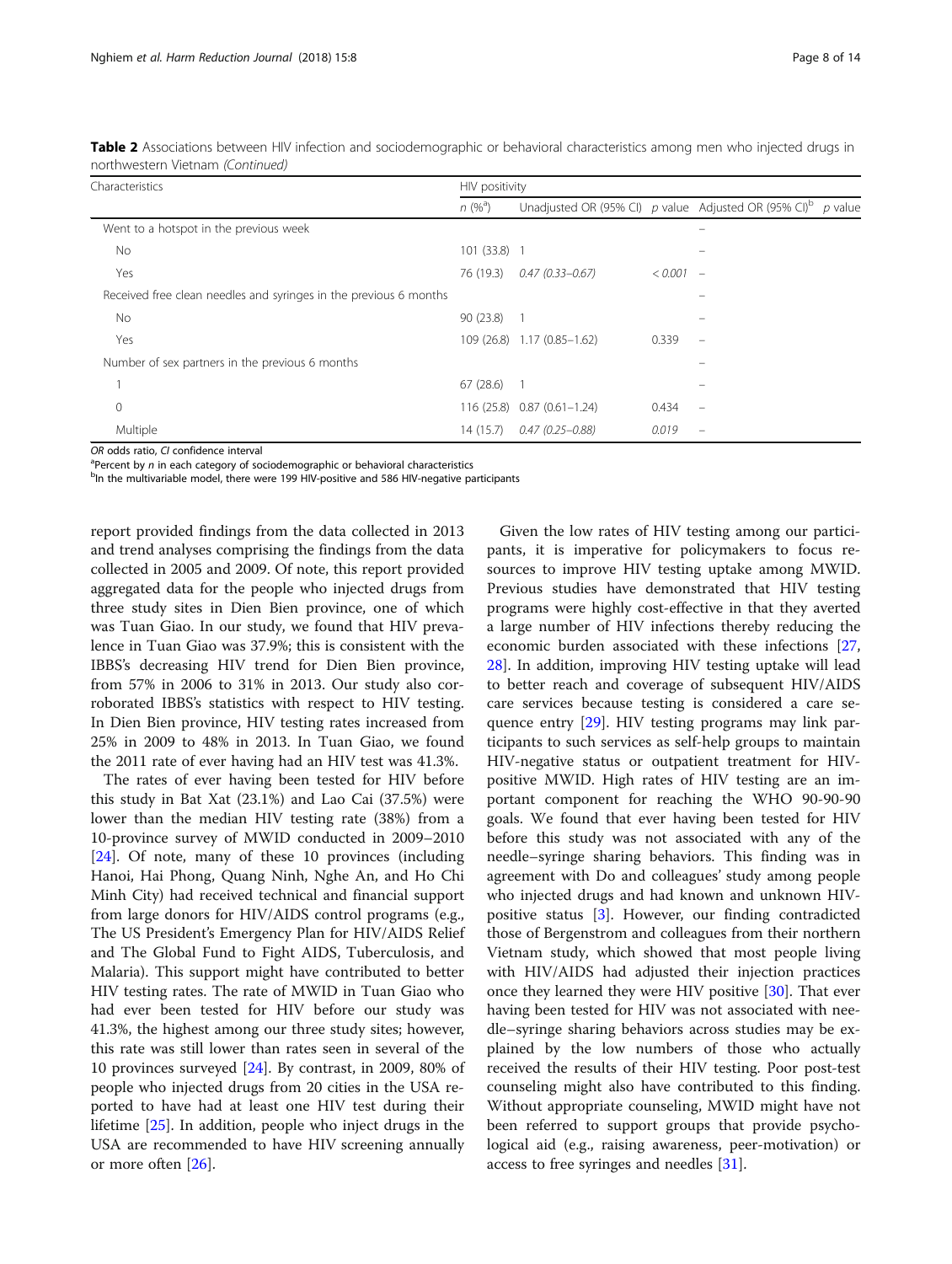| Characteristics                                                   |            | Received or gave used needles and/or syringes in the previous 6 months |                       |                                   |                       |  |  |
|-------------------------------------------------------------------|------------|------------------------------------------------------------------------|-----------------------|-----------------------------------|-----------------------|--|--|
|                                                                   | $n (%^a)$  | Unadjusted OR (95% CI)                                                 | $p$ value (for trend) | Adjusted OR <sup>b</sup> (95% CI) | $p$ value (for trend) |  |  |
| Study sites                                                       |            |                                                                        |                       |                                   |                       |  |  |
| Tuan Giao                                                         | 144 (38.6) | $\mathbf{1}$                                                           |                       | $\mathbf{1}$                      |                       |  |  |
| Bat Xat                                                           | 82 (22.0)  | 2.41 (1.21-4.79)                                                       | 0.012                 | $1.22(0.43 - 3.44)$               | 0.706                 |  |  |
| Lao Cai City                                                      | 147 (39.4) | $0.69$ $(0.33 - 1.44)$                                                 | 0.325                 | $0.58(0.18 - 1.92)$               | 0.373                 |  |  |
| Age groups                                                        |            |                                                                        | (0.345)               |                                   | (0.060)               |  |  |
| $18 - 28$                                                         | 92 (24.7)  | $\mathbf{1}$                                                           |                       | $\mathbf{1}$                      |                       |  |  |
| $29 - 35$                                                         | 109 (29.2) | $0.66$ $(0.31 - 1.39)$                                                 | 0.271                 | $0.40(0.17 - 0.95)$               | 0.037                 |  |  |
| $36 - 41$                                                         | 89 (23.9)  | $0.46$ $(0.20 - 1.09)$                                                 | 0.079                 | $0.25(0.09 - 0.68)$               | 0.007                 |  |  |
| 42 or older                                                       | 83 (22.3)  | $0.76$ $(0.35 - 1.67)$                                                 | 0.500                 | $0.45(0.17 - 1.17)$               | 0.101                 |  |  |
| Ethnicity                                                         |            |                                                                        |                       |                                   |                       |  |  |
| Kinh                                                              | 173 (46.4) | $\mathbf{1}$                                                           |                       | $\mathbf{1}$                      |                       |  |  |
| Thai                                                              | 96 (25.7)  | $1.14(0.50 - 2.47)$                                                    | 0.790                 | $1.12(0.31 - 4.13)$               | 0.862                 |  |  |
| H'mong                                                            | 16(4.3)    | 3.91 (1.22-12.54)                                                      | 0.022                 | 4.07 (0.83-20.06)                 | 0.085                 |  |  |
| Dao                                                               | 21(5.6)    | 4.31 (1.54-12.06)                                                      | 0.006                 | 4.59 (0.96-21.89)                 | 0.056                 |  |  |
| Others                                                            | 67 (18.0)  | 2.28 (1.06-4.89)                                                       | 0.035                 | 2.25 (0.84-6.05)                  | 0.108                 |  |  |
| Education level                                                   |            |                                                                        | (0.014)               |                                   | (0.370)               |  |  |
| No education                                                      | 43 (11.5)  | $\mathbf{1}$                                                           |                       | $\mathbf{1}$                      |                       |  |  |
| Grades 1-9                                                        | 224 (60.1) | $0.52$ $(0.24 - 1.13)$                                                 | 0.099                 | 1.06 (0.38-2.94)                  | 0.912                 |  |  |
| Grade 10 or higher                                                | 106 (28.4) | $0.30(0.12 - 0.78)$                                                    | 0.013                 | $0.79(0.22 - 2.81)$               | 0.712                 |  |  |
| Duration of injection drug use                                    |            |                                                                        | (0.634)               |                                   | (0.061)               |  |  |
| $\leq$ 1 year                                                     | 126 (33.8) | $\mathbf{1}$                                                           |                       | $\mathbf{1}$                      |                       |  |  |
| $2-3$ years                                                       | 100 (26.8) | 2.04 (0.95-4.36)                                                       | 0.067                 | $2.62$ (1.09-6.30)                | 0.032                 |  |  |
| 4-6 years                                                         | 71 (19.0)  | $2.33(1.04 - 5.23)$                                                    | 0.041                 | 4.29 (1.65-11.19)                 | 0.003                 |  |  |
| > 6 years                                                         | 76 (20.4)  | $1.02(0.40 - 2.59)$                                                    | 0.962                 | 2.68 (0.85-8.47)                  | 0.093                 |  |  |
| Frequency of injection drug use in the previous month             |            |                                                                        |                       |                                   |                       |  |  |
| $\leq$ 1 time/day                                                 | 141 (37.8) | $\mathbf{1}$                                                           |                       | $\mathbf{1}$                      |                       |  |  |
| $\geq$ 2 times/day                                                | 232 (62.2) | $0.75(0.42 - 1.34)$                                                    | 0.335                 | $0.77$ $(0.38 - 1.55)$            | 0.457                 |  |  |
| Went to a hotspot in the previous week                            |            |                                                                        |                       |                                   |                       |  |  |
| No                                                                | 155 (41.6) | $\mathbf{1}$                                                           |                       | $\mathbf{1}$                      |                       |  |  |
| Yes                                                               | 218 (58.5) | $2.10(1.13 - 3.95)$                                                    | 0.022                 | 2.81 (1.34-5.90)                  | 0.006                 |  |  |
| Received free clean needles and syringes in the previous 6 months |            |                                                                        |                       |                                   |                       |  |  |
| No                                                                | 186 (49.9) | $\mathbf{1}$                                                           |                       | $\mathbf{1}$                      |                       |  |  |
| Yes                                                               | 187 (50.1) | $0.57(0.32 - 1.01)$                                                    | 0.057                 | $0.63$ $(0.31 - 1.28)$            | 0.201                 |  |  |

<span id="page-8-0"></span>Table 3 Factors associated with receiving or giving used needles and/or syringes in the previous 6 months among men who injected drugs in northwestern Vietnam and had never been tested for HIV before this study

OR odds ratio, CI confidence interval

 $P$  Percent by n in each category of sociodemographic or behavioral characteristics

<sup>b</sup>In the multivariable model, there were 55 participants who received used needles and/or syringes and 318 participants who did not

Our study showed that access to free syringes and needles would contribute to elimination of HIV transmission by infected MWID. Among the HIV-positive participants, those who received free clean needles and syringes were less likely to give their used needles and syringes to peers. Evidence from an eight-year project in Vietnam's Lang Son province (bordering China), needle and syringe

provision was one of the interventions that helped control the HIV epidemics among injection drug users [\[19](#page-13-0)]. Also, the World Health Organization (WHO)'s recommended needle and syringe programs as one of the nine service components in a comprehensive package to prevent and control HIV/AIDS among injection drug users. The remaining eight components include opioid substitution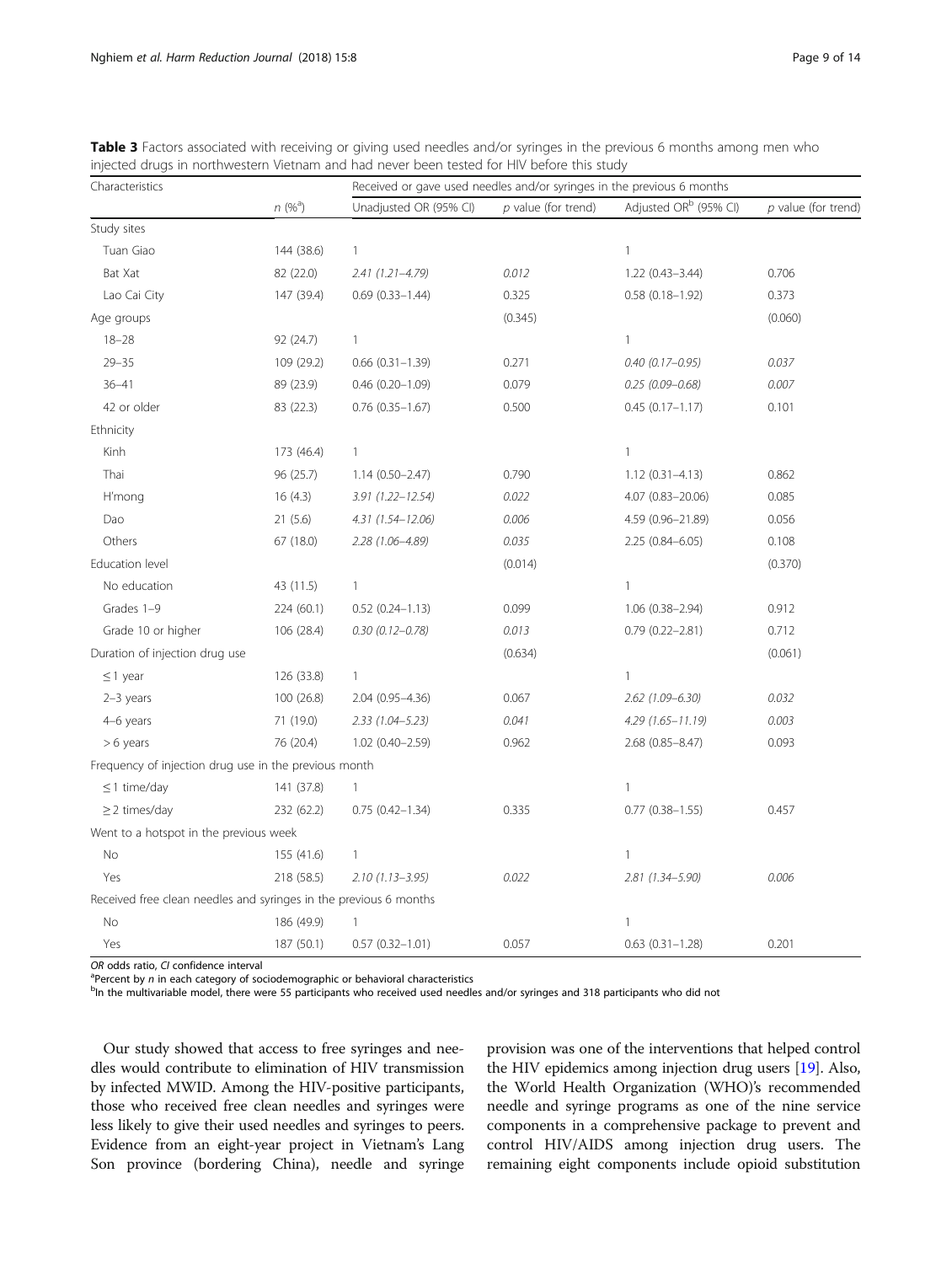| Characteristics                                                   |            | Received used needles and/or syringes in the previous month |                       |                                   |                       |
|-------------------------------------------------------------------|------------|-------------------------------------------------------------|-----------------------|-----------------------------------|-----------------------|
|                                                                   | $n (%^a)$  | Unadjusted OR (95% CI)                                      | $p$ value (for trend) | Adjusted OR <sup>b</sup> (95% CI) | $p$ value (for trend) |
| Study sites                                                       |            |                                                             |                       |                                   |                       |
| Tuan Giao                                                         | 146 (35.8) | 1                                                           |                       | 1                                 |                       |
| Bat Xat                                                           | 79 (19.4)  | $3.12(1.37 - 7.11)$                                         | 0.007                 | $1.70(0.47 - 6.17)$               | 0.417                 |
| Lao Cai City                                                      | 182 (44.7) | $1.02$ (0.45-2.33)                                          | 0.957                 | $1.13(0.33 - 3.94)$               | 0.848                 |
| Age groups                                                        |            |                                                             | (0.458)               |                                   |                       |
| $18 - 28$                                                         | 104 (25.6) | 1                                                           |                       |                                   |                       |
| $29 - 35$                                                         | 97 (23.8)  | $1.08(0.43 - 2.72)$                                         | 0.870                 |                                   |                       |
| $36 - 41$                                                         | 101 (24.8) | $0.81(0.31 - 2.14)$                                         | 0.669                 |                                   |                       |
| 42 or older                                                       | 105 (25.8) | 1.33 (0.56-3.18)                                            | 0.524                 |                                   |                       |
| Ethnicity                                                         |            |                                                             |                       |                                   |                       |
| Kinh                                                              | 233 (57.3) | 1                                                           |                       | $\mathbf{1}$                      |                       |
| Thai                                                              | 77 (18.9)  | $1.45(0.57 - 3.71)$                                         | 0.434                 | 2.91 (0.73-11.51)                 | 0.129                 |
| H'mong                                                            | 16(3.9)    | $6.61(2.03 - 21.49)$                                        | 0.002                 | 5.19 (0.89-30.41)                 | 0.068                 |
| Dao                                                               | 20 (4.9)   | 4.84 (1.55-15.14)                                           | 0.007                 | 3.18 (0.56-18.06)                 | 0.191                 |
| Others                                                            | 61 (15.0)  | 2.52 (1.04-6.06)                                            | 0.040                 | 3.01 (1.08-8.38)                  | 0.035                 |
| Education level                                                   |            |                                                             | (0.002)               |                                   | (0.189)               |
| No education                                                      | 38 (9.3)   | 1                                                           |                       | $\mathbf{1}$                      |                       |
| Grades 1-9                                                        | 223 (54.8) | $0.31(0.13 - 0.71)$                                         | 0.006                 | $0.66$ $(0.21 - 2.09)$            | 0.484                 |
| Grade 10 or higher                                                | 146 (35.9) | $0.18(0.07 - 0.49)$                                         | 0.001                 | $0.51(0.13 - 2.02)$               | 0.336                 |
| Duration of injection drug use                                    |            |                                                             | (0.383)               |                                   | (0.059)               |
| $\leq$ 1 year                                                     | 142 (34.9) | 1                                                           |                       | 1                                 |                       |
| $2-3$ years                                                       | 102(25.1)  | 2.16 (0.89-5.26)                                            | 0.091                 | 2.13 (0.78-5.81)                  | 0.142                 |
| 4-6 years                                                         | 67(16.5)   | 2.90 (1.14-7.39)                                            | 0.025                 | $3.83(1.32 - 11.13)$              | 0.014                 |
| $> 6$ years                                                       | 96 (23.6)  | 1.34 (0.50-3.61)                                            | 0.559                 | 2.52 (0.78-8.19)                  | 0.125                 |
| Frequency of injection drug use in the previous month             |            |                                                             |                       |                                   |                       |
| $\leq$ 1 time/day                                                 | 152 (37.4) | 1                                                           |                       | $\mathbf{1}$                      |                       |
| $\geq$ 2 times/day                                                | 255 (62.7) | $0.66$ $(0.35 - 1.27)$                                      | 0.211                 | $0.69(0.31 - 1.51)$               | 0.347                 |
| Went to a hotspot in the previous week                            |            |                                                             |                       |                                   |                       |
| No                                                                | 155 (38.1) | 1                                                           |                       | $\mathbf{1}$                      |                       |
| Yes                                                               | 252 (61.9) | 2.36 (1.09-5.09)                                            | 0.029                 | 3.03 (1.28-7.19)                  | 0.012                 |
| Received free clean needles and syringes in the previous 6 months |            |                                                             |                       |                                   |                       |
| No                                                                | 187 (46.0) | 1                                                           |                       |                                   |                       |
| Yes                                                               | 220 (54.1) | $0.79(0.41 - 1.51)$                                         | 0.476                 |                                   |                       |
| Ever tested for HIV                                               |            |                                                             |                       |                                   |                       |
| No                                                                | 265 (65.1) | 1                                                           |                       | $\mathbf{1}$                      |                       |
| Yes                                                               | 142 (34.9) | $0.57(0.27 - 1.20)$                                         | 0.141                 | $0.93(0.40 - 2.13)$               | 0.862                 |

<span id="page-9-0"></span>Table 4 Factors associated with receiving used needles and/or syringes in the previous month among HIV-negative men who injected drugs in northwestern Vietnam

OR odds ratio, CI confidence interval

 $P^a$ Percent by n in each category of sociodemographic or behavioral characteristics

<sup>b</sup>In the multivariable model, there were 41 participants who received used needles and/or syringes and 366 participants who did not

therapy and other drug dependence treatment; HIV testing and counseling; antiretroviral therapy; prevention and treatment of STIs; condom programs for injection drug users and their sexual partners; targeted information,

education, and communication for injection drug users and their sexual partners; vaccination, diagnosis, and treatment of viral hepatitis; and prevention, diagnosis, and treatment of tuberculosis [[32](#page-13-0)]. It is urgent to scale up free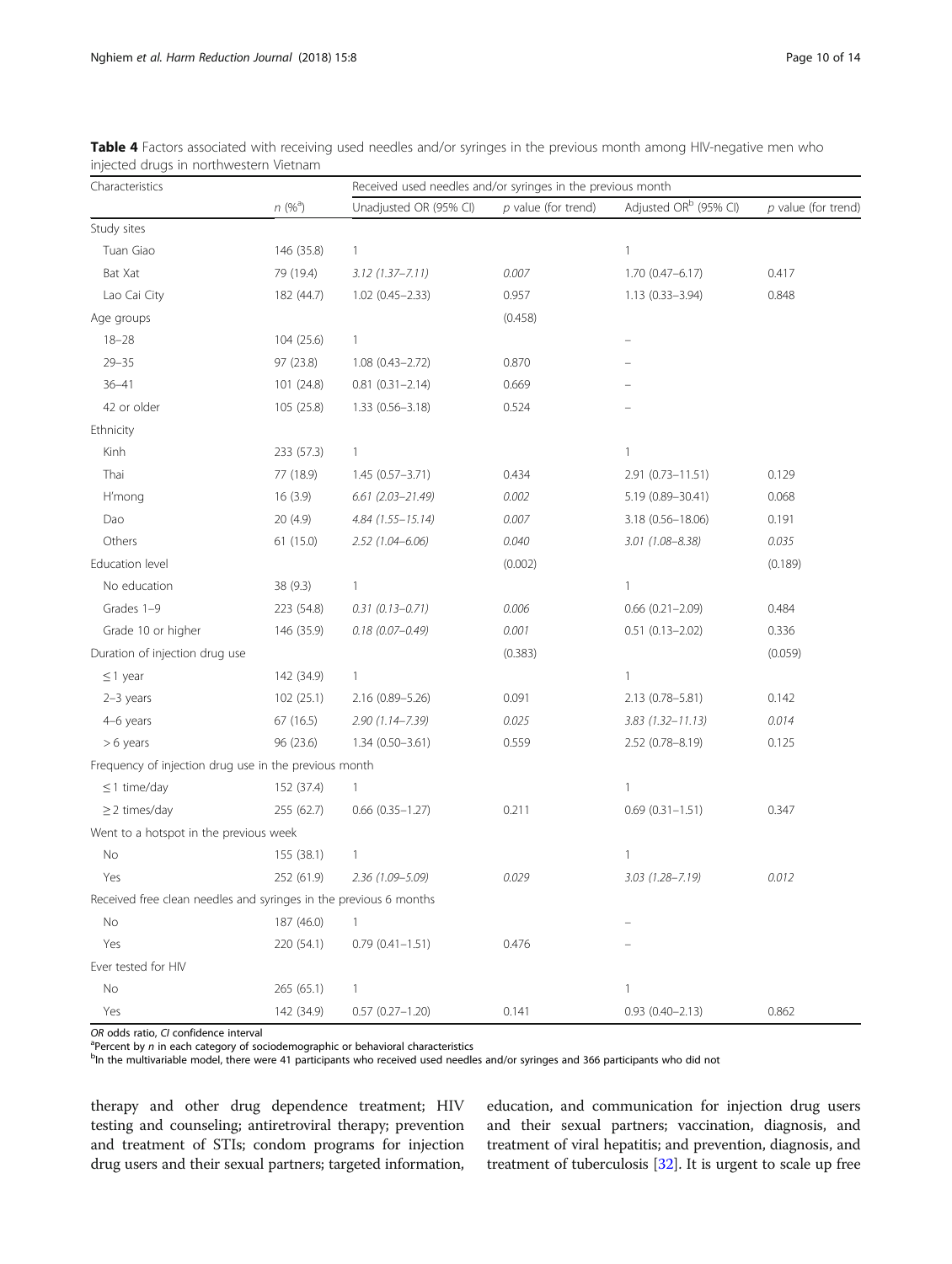|                                                                   |            |                                                            | Gave used needles and/or syringes in the previous month |                                   |           |  |  |  |
|-------------------------------------------------------------------|------------|------------------------------------------------------------|---------------------------------------------------------|-----------------------------------|-----------|--|--|--|
| Variables                                                         | $n (%)^a$  | Unadjusted OR (95% CI)                                     | $p$ value (for trend)                                   | Adjusted OR <sup>b</sup> (95% CI) | $p$ value |  |  |  |
| Study sites                                                       |            |                                                            |                                                         |                                   |           |  |  |  |
| Tuan Giao                                                         | 104 (57.8) | 1                                                          |                                                         | $\overline{1}$                    |           |  |  |  |
| Bat Xat                                                           | 28 (15.6)  | 1.52 (0.28-8.30)                                           | 0.627                                                   | $0.37(0.04 - 3.72)$               | 0.395     |  |  |  |
| Lao Cai City                                                      | 48 (26.7)  | $3.38(1.01 - 11.27)$                                       | 0.047                                                   | 2.75 (0.72-10.56)                 | 0.140     |  |  |  |
| Age groups                                                        |            |                                                            | (0.120)                                                 |                                   |           |  |  |  |
| $18 - 28$                                                         | 49 (27.2)  | 1                                                          |                                                         |                                   |           |  |  |  |
| $29 - 35$                                                         | 72 (40.0)  | $0.54(0.15 - 1.86)$                                        | 0.325                                                   |                                   |           |  |  |  |
| $36 - 41$                                                         | 33 (18.3)  | $0.46(0.09 - 2.45)$                                        | 0.364                                                   |                                   |           |  |  |  |
| 42 or older                                                       | 26 (14.4)  | $0.29(0.03 - 2.52)$                                        | 0.260                                                   |                                   |           |  |  |  |
| Ethnicity                                                         |            |                                                            |                                                         |                                   |           |  |  |  |
| Kinh                                                              | 70 (38.9)  | 1                                                          |                                                         |                                   |           |  |  |  |
| Thai                                                              | 85 (47.2)  | $0.22$ $(0.04 - 1.08)$                                     | 0.062                                                   |                                   |           |  |  |  |
| H'mong                                                            | 1(0.6)     | $-^\mathsf{C}$                                             |                                                         |                                   |           |  |  |  |
| Dao                                                               | 3(1.7)     | $\mathord{\hspace{1pt}\text{--}\hspace{1pt}}^{\mathsf{c}}$ |                                                         |                                   |           |  |  |  |
| Others                                                            | 21(11.7)   | $1.50(0.35 - 6.40)$                                        | 0.584                                                   |                                   |           |  |  |  |
| Education level                                                   |            |                                                            | (0.623)                                                 |                                   |           |  |  |  |
| No education                                                      | 20 (11.1)  | 1                                                          |                                                         |                                   |           |  |  |  |
| Grades 1-9                                                        | 130 (72.2) | $0.83(0.17 - 4.06)$                                        | 0.820                                                   |                                   |           |  |  |  |
| Grade 10 or higher                                                | 30 (16.7)  | $0.31(0.03 - 3.68)$                                        | 0.354                                                   |                                   |           |  |  |  |
| Duration of injection drug use                                    |            |                                                            | (0.194)                                                 |                                   |           |  |  |  |
| $\leq$ 1 year                                                     | 37 (20.6)  | 1                                                          |                                                         |                                   |           |  |  |  |
| $2-3$ years                                                       | 45 (25.0)  | $0.81(0.11 - 6.08)$                                        | 0.841                                                   |                                   |           |  |  |  |
| 4-6 years                                                         | 47 (26.1)  | 2.08 (0.38-11.41)                                          | 0.398                                                   |                                   |           |  |  |  |
| $> 6$ years                                                       | 51 (28.3)  | 1.90 (0.35-10.39)                                          | 0.458                                                   |                                   |           |  |  |  |
| Frequency of injection drug use                                   |            |                                                            |                                                         |                                   |           |  |  |  |
| $\leq$ 1 time/day                                                 | 52 (28.9)  | 1                                                          |                                                         |                                   |           |  |  |  |
| $\geq$ 2 times/day                                                | 128(71.1)  | $1.54(0.41 - 5.75)$                                        | 0.524                                                   |                                   |           |  |  |  |
| Went to a hotspot in the previous week                            |            |                                                            |                                                         |                                   |           |  |  |  |
| No                                                                | 65 (40.6)  | 1                                                          |                                                         | $\overline{1}$                    |           |  |  |  |
| Yes                                                               | 95 (59.4)  | $5.58(1.47 - 21.14)$                                       | 0.012                                                   | 4.57 (1.08-19.26)                 | 0.039     |  |  |  |
| Received free clean needles and syringes in the previous 6 months |            |                                                            |                                                         |                                   |           |  |  |  |
| No                                                                | 100 (55.6) | 1                                                          |                                                         | $\overline{1}$                    |           |  |  |  |
| Yes                                                               | 80 (44.4)  | $0.29(0.09 - 0.97)$                                        | 0.044                                                   | $0.21 (0.06 - 0.79)$              | 0.021     |  |  |  |
| Ever tested for HIV                                               |            |                                                            |                                                         |                                   |           |  |  |  |
| No                                                                | 98 (58.7)  | $\mathbf{1}$                                               |                                                         |                                   |           |  |  |  |
| Yes                                                               | 69 (41.3)  | $0.61(0.18 - 2.06)$                                        | 0.425                                                   |                                   |           |  |  |  |

<span id="page-10-0"></span>Table 5 Factors associated with giving used needles and/or syringes in the previous month among HIV-positive men who injected drugs in northwestern Vietnam

OR odds ratio, CI confidence interval

 $P^a$ Percent by n in each category of sociodemographic or behavioral characteristics

<sup>b</sup>In the multivariable model, there were 13 participants who gave used needles and/or syringes and 146 participants who did not

Could not be computed because the number in this subgroup who injected drugs and gave used needles and syringes in the previous month was small or none

access to clean needles and syringes for the HIVpositive MWIDs in this region. As mentioned, the HIV testing rate among this group was low. Altogether, we

recommend future HIV/AIDS interventions extensively offering free needles and syringes to the MWID in the region regardless of the HIV status.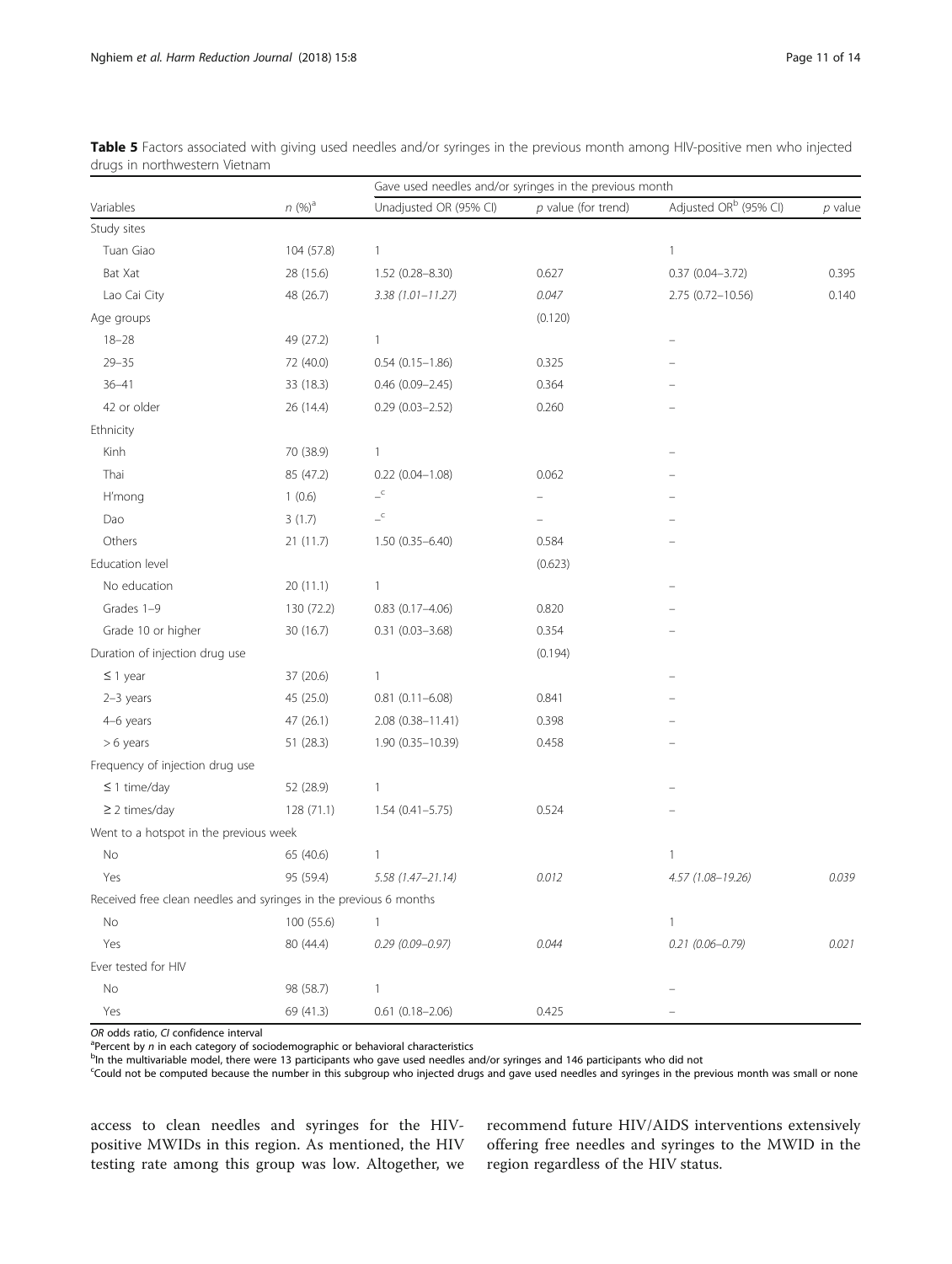In the northwest region, a low-resourced area, it is imperative to prioritize HIV testing and needle and syringe provision programs among the recommended WHO services components. Adding other service components will be contingent upon budget availability. At the time of the data collection, there were no methadone maintenance treatment (MMT) programs in Dien Bien and Lao Cai provinces. Previous studies showed MMT programs improved the referral and testing uptake among Vietnamese drug users and their partners [\[33](#page-13-0)], and ultimately these programs helped lower the healthcare costs in the long term [[34\]](#page-13-0). Hence, policymakers and HIV/AIDS program implementers in the region may consider adding MMT programs as the next priority service component for the MWID.

The rate of MIWD who were sexually active in our study (42%) is within the range found in previous studies. In a study in Hai Phong, a northern city of Vietnam, 31% of the MWID were sexually active during the previous 3 months [[35\]](#page-13-0). Go and colleagues found that 73% of the MWID in Bac Ninh, a northern province, were sexually active during the previous 6 months [[36\]](#page-13-0). Also, one half to two thirds of the MWID in the border areas—Lang Son Province (Vietnam) and Ning Ming County (China)—reported being sexually active during the previous 6 months [[37\]](#page-13-0).

Going to a hotspot was an important factor because it was consistently associated with an increased likelihood of needle–syringe sharing behaviors in all subgroups (including MWID who had never been tested for HIV before this study and HIV-negative and HIV-positive MWID). Our finding corroborated the results of several studies that showed injecting drugs together with other users, injecting at hotspots, and injecting on the street or in public areas increased sharing of needles and syringes  $[1, 3]$  $[1, 3]$  $[1, 3]$  $[1, 3]$ . Hotspots have been suggested to be an effective venue to deliver harm reduction programs (e.g., clean needle and syringe distribution and exchange) [[38\]](#page-13-0). Therefore, policymakers and implementers of HIV/ AIDS intervention programs might find greater impact if they target hotspots first.

We succeeded in recruiting a large sample of the MWID thanks to a well-organized preparation. Prior to designing the study, the research team spent multiple site visits learning about the MWID in the region. We established a productive rapport with the local authorities leading the HIV/AIDS response and with key peer educators (knowledgeable about numerous MWIDs and familiar with traveling across complex geographic areas.) Also, during these visits, the research team carefully arranged logistical preparation, i.e., identifying appropriate locations for the data collection that were the most accessible to potential study participants.

However, our study is not without limitations. Although the literature suggests that sexual and injection behaviors are strongly associated with HIV risk [[3,](#page-12-0) [4\]](#page-12-0), we could not account for the influence of sexual behaviors because our participants had a low rate of response to questions on sexual behaviors. Without accounting for this factor, our study may overestimate the associations between risk factors and HIV positivity or needle–syringe sharing behaviors. Previous studies also showed that HIV knowledge was an important predictor of HIV infection among people living in ethnic minority areas [[22](#page-13-0), [39](#page-13-0)]; however, this type of data was not available in our study. Future research may focus on exploring the link between HIV knowledge and risky injection behaviors among our MWID study population to better explain the complex HIV/AIDS epidemic in northwestern Vietnam. Of the three areas included in our study, Tuan Giao and Lao Cai City were at the same level of the census tract; Bat Xat was one level smaller. However, our previous site visits informed a considerable number of MWID in Bat Xat which was comparable with those in Tuan Giao and Lao Cai City. Therefore, it was reasonable to include Bat Xat in our analysis.

Chain referral sampling method, which is commonly known as one of the most practical and effective ways to reach hidden populations, [\[40,](#page-13-0) [41](#page-13-0)] helped us to recruit a large number of MIWD. Nevertheless, this sampling method might introduce some biases to representativeness and subsequent prevalence estimates in our study. We considered statistical adjustments using information on individual network size  $[42]$ ; however, it was impractical to obtain the precise information. First, the actual network size was constantly changing during the time of data collection due to the anti-drug campaign. Second, estimation of network size and subsequent statistical adjustment require a documentation of individual linkages during the referral process. MWID deemed selfreporting their network information sensitive because they were afraid that law enforcement authorities would discover their connectedness with the drug user community and target other drug users for the anti-drug campaign at that time. Also, in our study, we asked all recruited participants to refer other potential participants (i.e., not just selected a few seeds in a large pool at the beginning and not limited the number of waves); thus, this mitigated the selection bias.

In addition, our results were subject to recall bias because most measures were based on self–report. However, to minimize this bias and better measure recent/current behaviors, we used short time frames (i.e., previous month for the frequency of injection drug use, previous week for going to a hotspot). Furthermore, we used different time frames for the same behaviors (e.g., needle–syringe sharing behaviors in the previous 6 months and the previous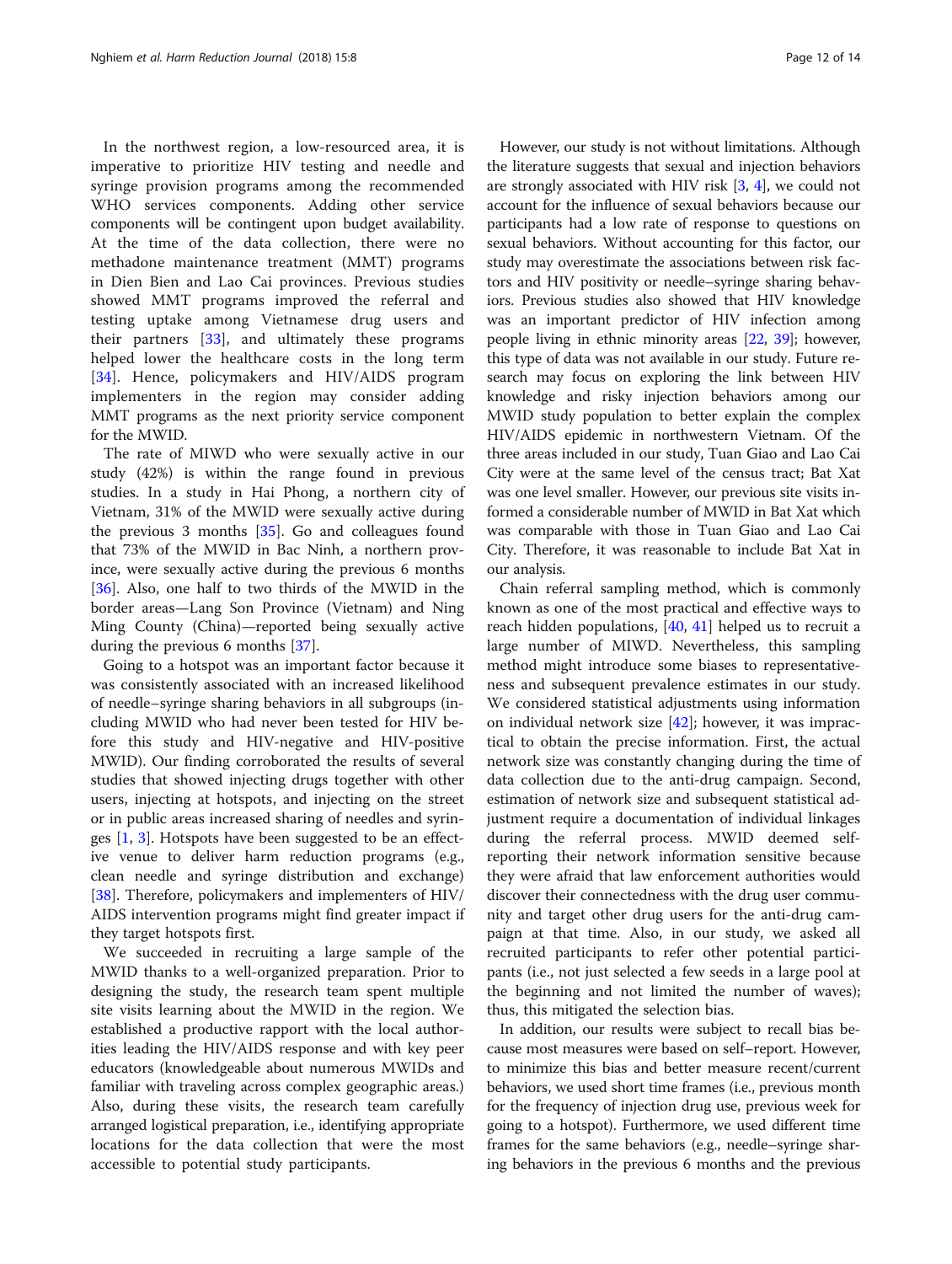<span id="page-12-0"></span>month) to aid recall and to enable response double checking. Lastly, because HIV infection status and needle– syringe sharing behaviors are sensitive topics, participants' responses might be subject to social desirability bias.

## Conclusion

Our investigation of a subset of the MWID in the northwestern Vietnam found that these MWID of different ethnicities had different risks for HIV infection. To prevent and control an HIV/AIDS epidemic in this region, intervention programs and messages should be tailored to the culture and in the language of each ethnic group. While it is ideal to deliver all nine components of the WHO comprehensive package of HIV prevention, treatment, and care services, we recommend the top two priority services for the MWID in this resource-constrained region. These two services include enhanced HIV testing and needle and syringe provision. Because going to a hotspot was a salient factor associated with needle–syringe sharing behaviors, policymakers and implementers of HIV/AIDS intervention programs should first target such venues in order to achieve greater impact.

#### Abbreviations

AIDS: Acquired immune deficiency syndrome; AOR: Adjusted odds ratio; CI: Confidence interval; HIV: Human immunodeficiency virus; IBBS: Integrated Biological and Behavioral Surveillance; MWID: Men who inject drugs; STI: Sexually transmitted infection

#### Acknowledgements

Not applicable.

#### Funding

This study was funded in part by US Centers for Disease Control and Prevention contract #200-2010-33319 awarded to Abt Associates. Van T. Nghiem was supported by the Center for Global Initiatives International Internship Award and HPM Research Travel Fund both from The University of North Carolina at Chapel Hill, and the Vietnam Education Foundation Fellowship. Van T. Nghiem was supported by the Predoctoral Fellowship, Cancer Education, and Career Development Program, National Institute of Health/National Cancer Institute Grant R25 CA57712 (PI: Mullen) and research funding from the Department of Health Promotion and Behavioral Sciences, both from the University of Texas School of Public Health. Thanh C. Bui was supported by a faculty fellowship from The University of Texas MD Anderson Cancer Center, Duncan Family Institute for Cancer Prevention and Risk Assessment, and is supported by a grant from the Oklahoma Tobacco Settlement Endowment Trust, 092-016-0002 (PI: Vidrine).

#### Availability of data and materials

The datasets used and/or analyzed during the current study are available from the corresponding author on reasonable request.

#### Disclaimer

The content is solely the responsibility of the authors and does not necessarily represent the official views of the US Centers for Disease Control and Prevention, the National Cancer Institute, or the National Institutes of Health.

#### Authors' contributions

TMH, SHP, BTK, VTN, and TCB contributed to the research conception and design. SHP, BTK, VTN, and TMH contributed to the collection of data. VTN and TCB contributed to the analysis. VTN, TCB, TMH, PPN, SHP, BTK, and RK contributed to the interpretation of the results. VTN, TCB, TMH, and PPN

contributed to the drafting of the manuscript. VTN, TCB, TMH, PPN, SHP, BTK, and RK contributed to the revising and approving of the final manuscript.

#### Ethics approval and consent to participate

The Institutional Review Board of Abt Associates and the Ethics Committee of Centers for Disease Control and Prevention in the US, and Hanoi School of Public Health's Ethical Review Board in Vietnam approved the study's research protocol and questionnaires. All of these boards approved oral informed consent because of potential severe consequences for participants if there were a confidentiality breach associated with a written consent.

#### Consent for publication

Not applicable.

#### Competing interests

The authors declare that they have no competing interests.

#### Publisher's Note

Springer Nature remains neutral with regard to jurisdictional claims in published maps and institutional affiliations.

#### Author details

<sup>1</sup>Department of Management, Policy and Community Health, University of Texas Health Science Center at Houston School of Public Health, Houston, TX 77030, USA. <sup>2</sup>Southwest Oncology Group Statistical Center, Fred Hutchinson Cancer Research Center, Seattle, WA 98109, USA. <sup>3</sup>Department of Family and Preventive Medicine, University of Oklahoma Health Sciences Center, Oklahoma City, OK 73104, USA. <sup>4</sup>Division of Global HIV/AIDS, U.S. Centers for Disease Control and Prevention, Hanoi, Vietnam. <sup>5</sup>International Health Division, Abt Associates, Bethesda, MD 20814, USA. <sup>6</sup>AIDS Healthcare Foundation, Hanoi, Vietnam. <sup>7</sup>U.S. Health Division, Abt Associates, Cambridge, MA 02138, USA. <sup>8</sup> Health Finance and Government Project, Abt Associates, Hanoi, Vietnam.

#### Received: 13 November 2017 Accepted: 19 January 2018 Published online: 14 February 2018

#### References

- 1. Go VF, Frangakis C, Van Nam L, Sripaipan T, Bergenstrom A, Li F, et al. Characteristics of high-risk HIV-positive IDUs in Vietnam: implications for future interventions. Subst Use Misuse. 2011;46:381–9.
- 2. Celentano DD, Beyer C. Public health aspects of HIV/AIDS in low and middle income countries. Springer 2008.
- 3. Do K, Minichiello V, Hussain R. HIV risks among injecting drug users in Vietnam: a review of the research evidence. Curr HIV Res. 2012;10:479–86.
- 4. Ahmed T, Long TN, Huong PT, Stewart DE. Drug injecting and HIV risk among injecting drug users in Hai Phong, Vietnam: a qualitative analysis. BMC Public Health. 2015;15:32.
- 5. Quan VM, Go VF, le Nam V, Bergenstrom A, Thuoc NP, Zenilman J, et al. Risks for HIV, HBV, and HCV infections among male injection drug users in northern Vietnam: a case-control study. AIDS Care. 2009;21:7–16.
- 6. Des Jarlais DC, Friedman SR. Shooting galleries and AIDS: infection probabilities and 'tough' policies. Am J Public Health. 1990;80:142–4.
- 7. Garfein RS, Doherty MC, Monterroso ER, Thomas DL, Nelson KE, Vlahov D. Prevalence and incidence of hepatitis C virus infection among young adult injection drug users. J Acquir Immune Defic Syndr Hum Retrovirol. 1998; 18(Suppl 1):S11–9.
- 8. Zhou YH, Yao ZH, Liu FL, Li H, Jiang L, Zhu JW, et al. High prevalence of HIV, HCV, HBV and co-infection and associated risk factors among injecting drug users in Yunnan province, China. PLoS One. 2012;7:e42937.
- 9. Carlson R. Shooting galleries, dope houses, and injection doctors: examining the social ecology of HIV risk behaviors among drug injectors in Dayton, Ohio. Hum Organ. 2000;59:325–33.
- 10. Rhodes T, Singer M, Bourgois P, Friedman SR, Strathdee SA. The social structural production of HIV risk among injecting drug users. Soc Sci Med. 2005;61:1026–44.
- 11. Wojcicki JM. Socioeconomic status as a risk factor for HIV infection in women in East, Central and Southern Africa: a systematic review. J Biosoc Sci. 2005;37:1–36.